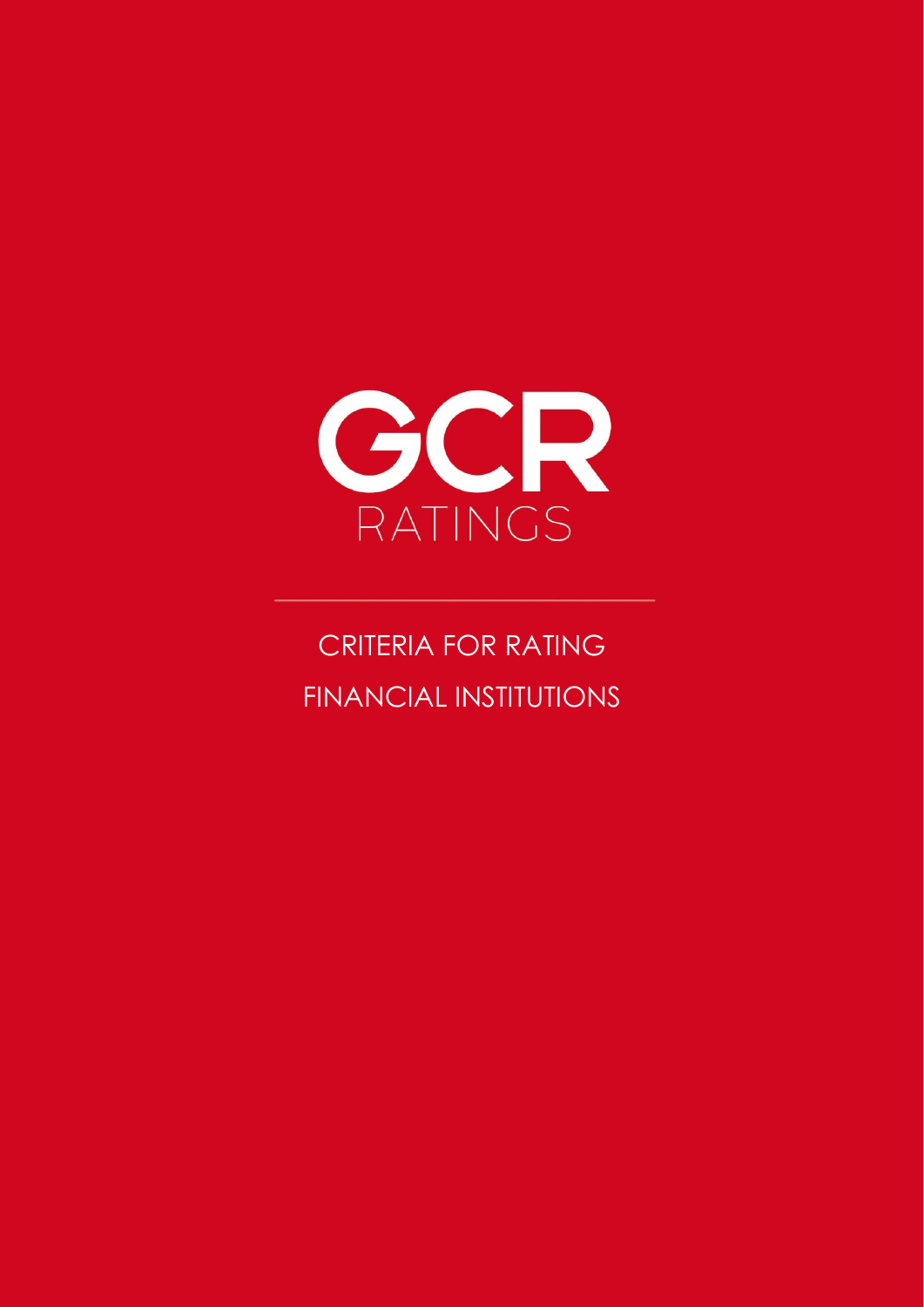## Table of Contents

| Rating Adjustment Factor 1: Financial Institutions Specific Structural Factors 20 |  |
|-----------------------------------------------------------------------------------|--|
|                                                                                   |  |
|                                                                                   |  |
| Appendix 1: Criteria differences for other non-bank financial Institutions23      |  |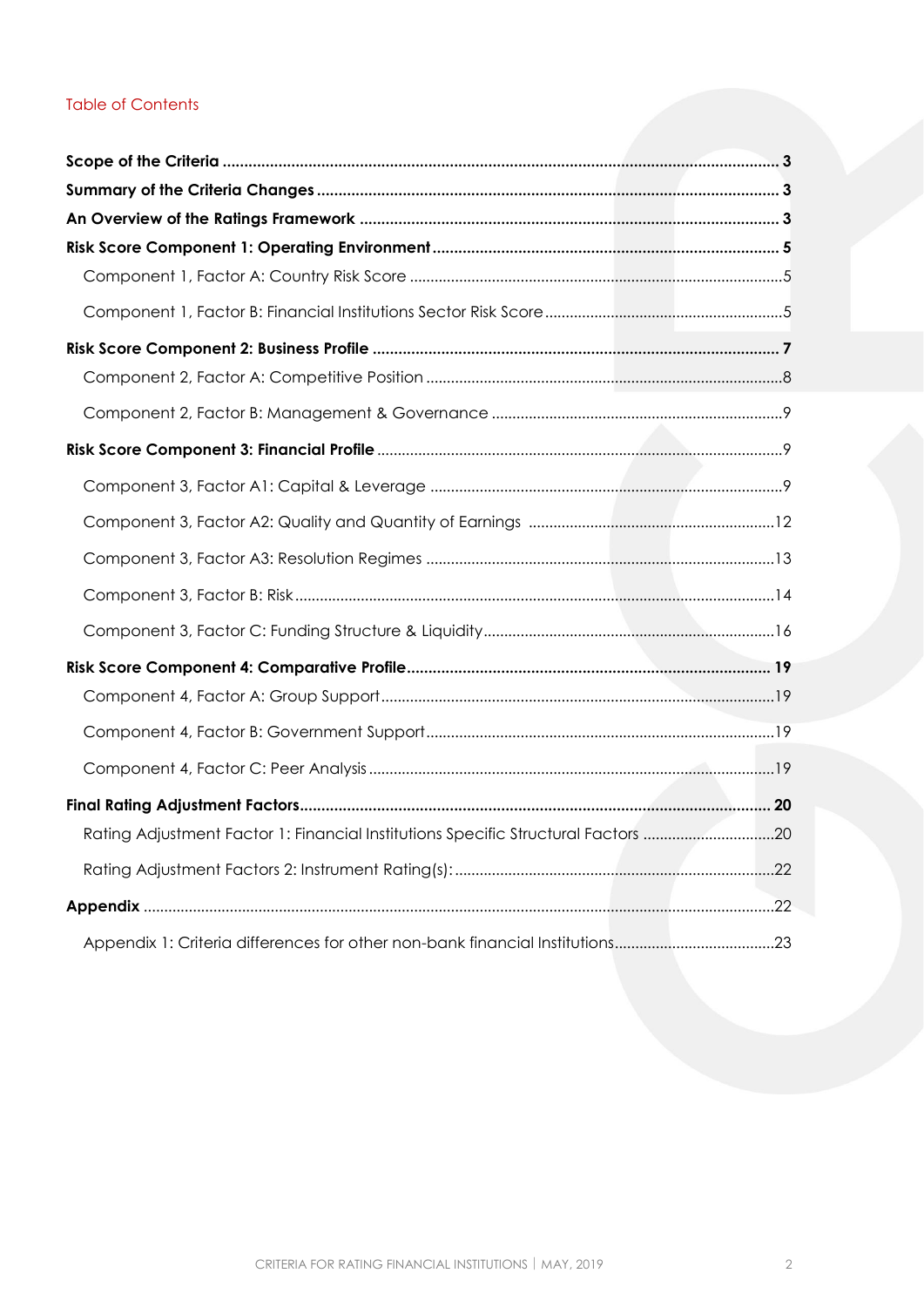## <span id="page-2-0"></span>**Scope of the Criteria**

- 1. The criteria titled '*Criteria for Rating Financial Institutions',* primarily applies to ratings on entities defined, and regulated as banks, including but not restricted to universal banks, retail banks, commercial banks, investment banks and policy banks and other non-bank financial institutions, which may not be exposed to the same level of regulatory requirements/ oversight and advantages as banks, but where the primary risks are the same (asset quality, capital adequacy, and funding/liquidity). Examples may include financial lease companies and other non-bank lenders. GCR have chosen to separate the criteria on other 'bank like' entities into the appendices to allow ease of reference.
- 2. The criteria typically will not apply to financial service entities that are primarily exposed to cash flow like risks. These will be covered under the criteria titled '*Criteria for Rating Financial Services Companies'*. Nor does it apply to multilateral development banks, which will be covered under 'Criteria for Rating Supranational Institutions'. Nor does it apply to fund ratings nor asset management companies, which will be covered under separate criteria pieces.

## <span id="page-2-1"></span>**Summary of the Criteria Changes**

- 3. This criteria is based on the fundamentals used in the last updated criteria, Global Credit Rating Co. Global Master Criteria for Rating Banks and Other Financial Institutions, last updated in March 2017.
- 4. The major change to the criteria is its alignment to the broader GCR ratings framework (see [below\)](#page-3-1). Specific changes for analyzing banks include incorporating resolution factors, where relevant, into the Capital & Leverage factor. Furthermore, GCR has added specific key ratios such as the GCR core capital and financial leverage ratios. The criteria also include a foundation for rating debt instruments (see page [22\)](#page-20-0).

## <span id="page-2-2"></span>**An Overview of the Ratings Framework**

- 5. In order to improve the comparability and transparency of the ratings, GCR have adopted a framework (see below) with publicly available scoring for the major rating components. The goal is to allow each stakeholder (issuer, investor, regulator, counterparty etc.) to know in detail, each of the major rating drivers and ultimately what factors may change the ratings in the future.
- 6. To achieve this, GCR has adopted four major rating components (operating environment, business profile, financial profile and comparative profile), which are all broken down into two or three major factors and sub-factors, with a public positive or negative score assigned to each. The summation of the scores determines the GCR Risk Score, which is translated using the GCR Anchor Credit Evaluator into the Anchor Credit Evaluation, and then using final rating adjustment factors into issue(r) credit ratings. It is important to note that there are no fixed weightings for the components, factors or sub-factors.
- 7. To understand the following criteria, GCR recommends that it is read in conjunction with the '*GCR Ratings Framework'*, which will provide a more detailed view on Country Risk, Group Classification & Support, Management & Governance, and the GCR *Rating Scales, Symbols & Definitions and the Anchor Credit Evaluator*, which is published on the GCR Website and will help translate the GCR Risk Score to the international and national scale ratings.
- 8. The way the key rating concepts interact with each other and result in an issue(r) credit rating is best illustrated in [Figure 1,](#page-3-1) below.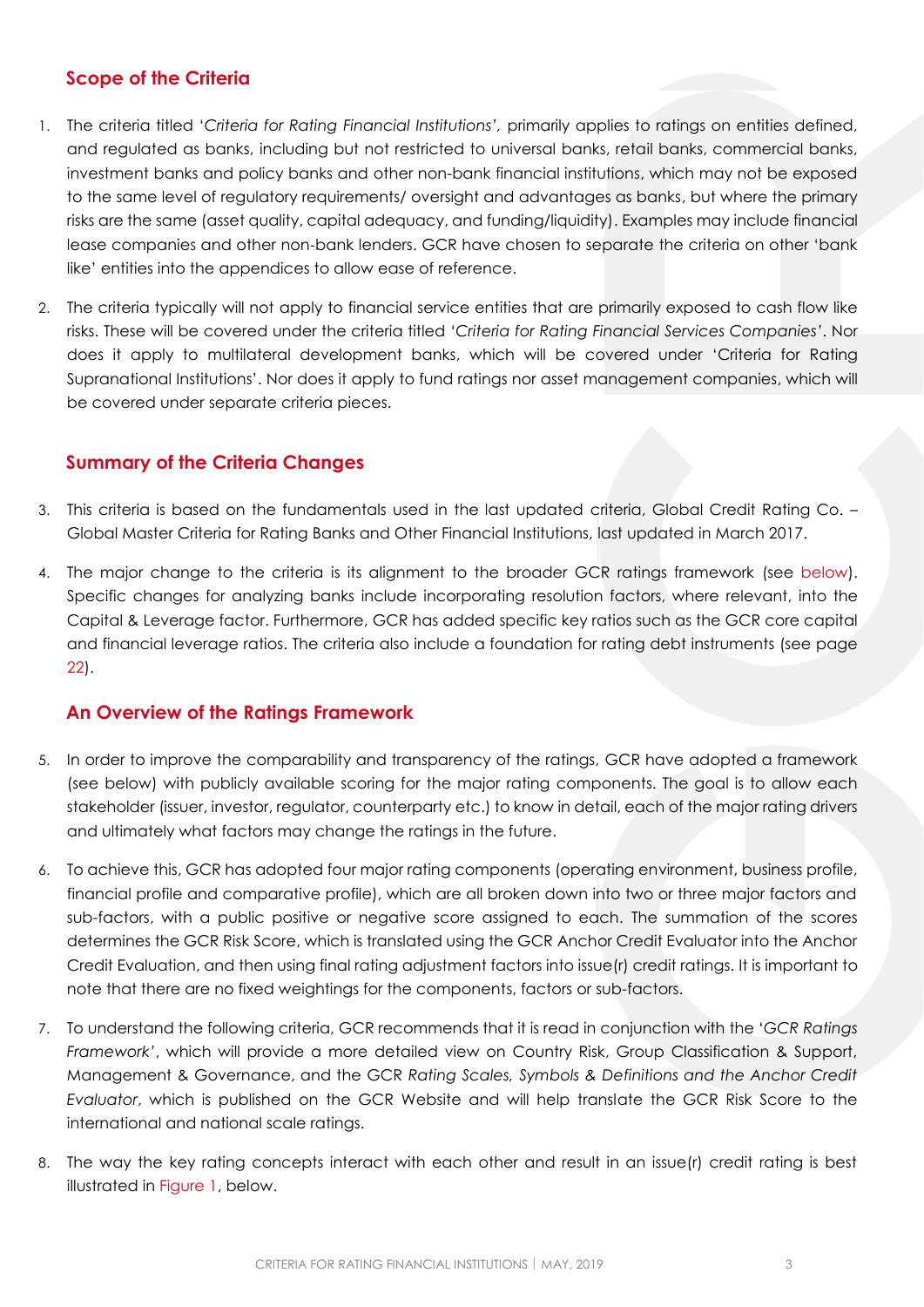#### <span id="page-3-1"></span>Figure 1: GCR New Ratings Framework Diagram, Financial Institution Criteria



<span id="page-3-0"></span>\*There are no fixed weightings to the components or factors above.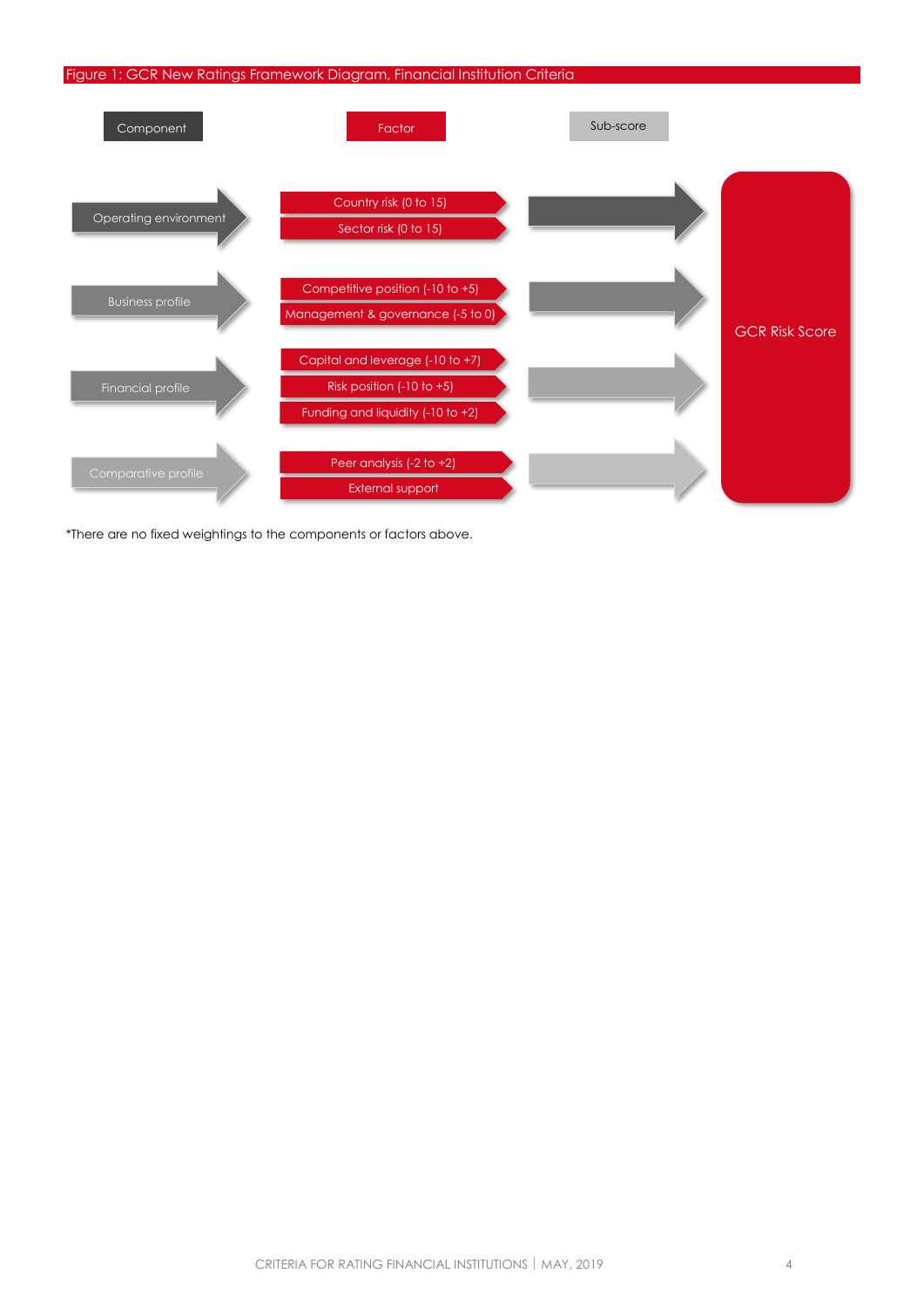#### CRITERIA FOR RATING FINANCIAL INSTITUTIONS | MAY, 2019 5

#### **Component 1: Operating Environment**

- 9. The core of the GCR rating framework is based on our opinion that an entity's operating environment largely frames its creditworthiness. As a result, the operating environment analysis anchors the underlying risk score for the GCR rating methodology. Financial institutions are especially vulnerable to these factors. In essence, GCR combine elements of the country risk and sectoral risk analysis, blended across countries for entities operating across multiple jurisdictions, to anchor a financial institution to its current operating conditions.
- 10. Furthermore, GCR are cognizant of the operating environment factors

when scoring the traditional financial institution fundamentals (such as capital, earnings, asset quality, funding and liquidity), i.e. the scores in the business and financial profile (below) are analyzed through the lens of the bank's operating environment. This may be reflected in the financial institution's market position versus peers or capital it needs to hold against the riskiness of the environment.

## <span id="page-4-0"></span>Component 1, Factor A: Country Risk Score

- 11. The Country Risk score is scored on a 0 (worst risk score) to 15 (best risk score) scale. To assess the score, GCR applies the *'Country Risk'* methodology, as highlighted in the '*GCR Ratings Framework'*, published [here.](http://gcrratings.com/criteria)
- 12. When the rated Financial Institution/ group operates across multiple jurisdictions, GCR will blend the weighted average of the loan book or exposure at default by geography.
- 13. Example: A bank's loan book is spread across three countries. The first country has a country risk score of 6 and contributes 75% of total loans, the second has a country risk score of 4 and contributes 20% of loans and the third has a country risk score of 2 and contributes 5% of loans. In this case, the weighted average country risk score would be 5.4 or  $((6*0.75) + (4*0.2)) + (2*0.05)$ . The analyst would have the ability to round up or down depending on the expected growth of the exposures or country risk trends going forward.

## <span id="page-4-1"></span>Component 1, Factor B: Financial Institutions Sector Risk Score

- 14. Financial institutions (particularly banks) are fundamentally exposed to systemic risk due to the confidence sensitive nature of their liabilities and the high level of interconnectedness within the financial system. Even if a financial institution is performing well, the failure of a peer/ counterparty bank or system-wide credit event could materially affect its creditworthiness.
- 15. The Financial Institution's 'Sector Risk' score amalgamates four separate subfactors, using a mixture of qualitative and quantitative factors. These risks include asset risk & diversification, regulation, governance and policy certainty, sector structure, appetite and profit and financial system funding risks. Sector risk is scored between 0 (weakest) and 15 (strongest).
- 16. GCR formulate a view of sector risk by weighting by loan book, across jurisdictions, if necessary, against the entity's major operating environment(s).
- 17. Asset Risk is the most significant sector risk assessment because such risks are typically, the largest risks facing financial institutions. Furthermore, details regarding asset price bubbles, private sector indebtedness and foreign currency risks, for example, provide a good view of economic imbalances, either existing or building up in an economy.

#### **Operating Environment**

#### **Factor A: Country Risk (0 to 15)**

- GDP Per Capita • World Bank Governance **Indicators**
- WEF

#### **Factor B: Sector Risk (0 to 15)**

- Asset Risk & Diversification
- Regulation, Governance &
- Policy Certainty Sector Structure
- Systemwide Funding

**(0 to 15: 15 BEST)**

**(0 to 15: 15 best)**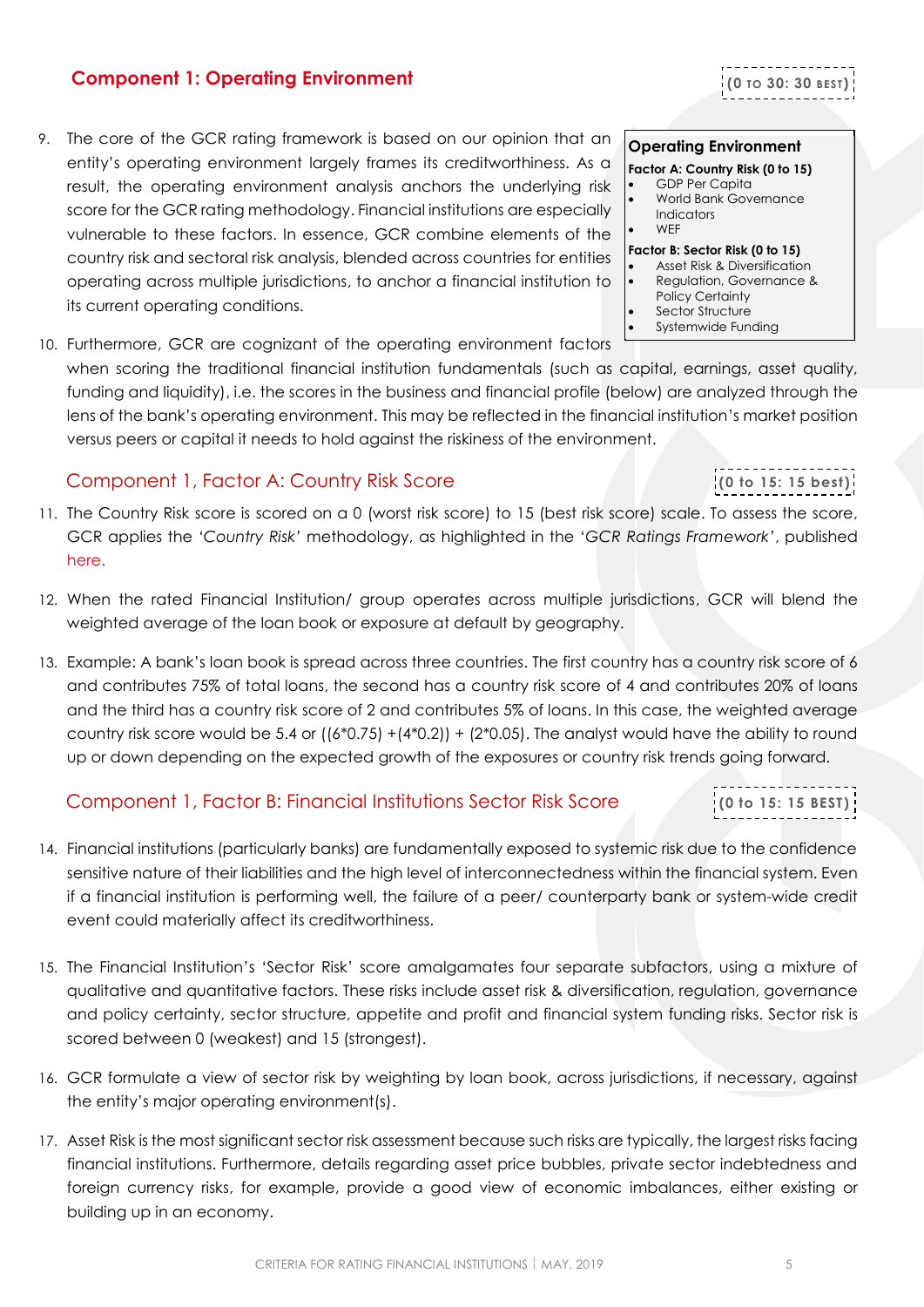#### 18. **The Asset Risk & Diversification assessment** focuses on, but is not limited to the following:

- I. Economic diversification and wealth levels of the country.
- II. *The debt burden of the government and the public sector:* When assessing this factor, GCR looks at the total public-sector debt stock and growth, as well as the financing costs as a percentage of total government revenues.
- III. The private sector leverage of households (household debt to disposable income and debt service to disposable income) and the corporate sector (debt to EBITDA): Whilst GCR benchmarks these data points against peers, the assessment is largely qualitative as it needs to be placed in context with debt tolerance of its population.
- IV. Asset price bubbles (residential real estate, commercial real estate or equity price bubbles) or if the financial sector has been rapidly extending loans to any sectors or to the private/ public sector as a whole: Regardless of private sector leverage, rapid growth in any asset class (typically, performance well above inflationary growth) is questioned regarding is sustainability and the imbalances it may be creating.
- V. Key risk indicators across the sector: these include (but are not restrained to) sector wide lending concentrations by industry and single obligor, the amounts of foreign currency lending, average and new loan to values for secured lending, related party lending and the percentage of loans extended to other vulnerable or cyclical sectors.
- VI. Asset quality across the sector including non-performing loans, restructuring and provisioning: Ultimately, GCR estimate the sector wide credit loss expectations on a three-year forecasted basis using economic and industry expectations. These expectations are used in the risk position of the rated entity.

|              | Table 1: Asset Risk & Diversification                                                                                                                                                                                                                                                                                                                                                                                                                                                                                                                                                                          |
|--------------|----------------------------------------------------------------------------------------------------------------------------------------------------------------------------------------------------------------------------------------------------------------------------------------------------------------------------------------------------------------------------------------------------------------------------------------------------------------------------------------------------------------------------------------------------------------------------------------------------------------|
| Assessment   | Typical characteristics*                                                                                                                                                                                                                                                                                                                                                                                                                                                                                                                                                                                       |
| Highest      | The banking sector operates in a diversified economy, with no major industry or commodity concentrations. This<br>diversification can be seen in the banking sector's loan book, with strong diversification between retail and<br>corporate lending. Public and private sector debt capacity appears to be robust given the fiscal strength of<br>the sovereign and the indebtedness versus wealth of the private sector. GCR sees no material asset bubbles.<br>Credit losses are expected to be below 1%, through the cycle. There is a limited amount of foreign currency<br>lending to domestic entities. |
| High         | The banking sector operates in a diversified economy, with no major industry or commodity concentrations. This<br>diversification can be seen in the banking sector's loan book, with strong diversification between retail and<br>corporate lending. Public and private sector debt appears to be sustainable given the strength of the sovereign<br>and debt capacity of the private sector. GCR sees no material asset bubbles. Credit losses are expected to<br>trend between 1%-2%, through the cycle. There is a limited amount of foreign currency lending to domestic<br>entities.                     |
| Intermediate | The banking sector operates in an economy where there may be some concentrations, either to industries,<br>obligors or commodities. However, GCR don't expect the risk concentrations to materialize as credit losses.<br>Retail, and especially mortgage, lending is a relatively small part of banking sector loan books. Public and<br>private debt capacity maybe showing signs of stress or there is an obvious asset bubble forming. Credit losses<br>are expected to be between 2%-3%, through the cycle. There may be some foreign currency lending.                                                   |
| Low          | The banking sector operates in a concentrated economy, with significant concentrations to industries, obligors<br>or commodities that could materially affect sector wide credit losses. The indebtedness versus the wealth of the<br>private sector or fiscal position of the sovereign is fragile. Foreign currency lending is high, typically above 35%<br>of total loans. Credit losses are expected to be above 3% through the cycle.                                                                                                                                                                     |
| Lowest       | The banking sector is exposed to a sovereign that is defaulting or has severe fiscal restraints, which have or are<br>expected to spill over into the private sector.                                                                                                                                                                                                                                                                                                                                                                                                                                          |
|              | *The above hiahliahts typical characteristics of a hiahest, hiah, intermediate, low and lowest assessments. It is likely that an entity                                                                                                                                                                                                                                                                                                                                                                                                                                                                        |

*\*The above highlights typical characteristics of a highest, high, intermediate, low and lowest assessments. It is likely that an entity has one or more characteristics. GCR allows analytical decision making to decide what the most pertinent factors for each rated entity are. However, to achieve a stronger score, the entity is likely to have a number of cumulative strengths. Conversely, any one risk can bring the score down to the lowest levels.* 

19. Although the next three sub-factors in Sector Risk (a, b & c below) involve an element of quantitative analysis, essentially these assessments will be viewed as benchmarking sector strengths against one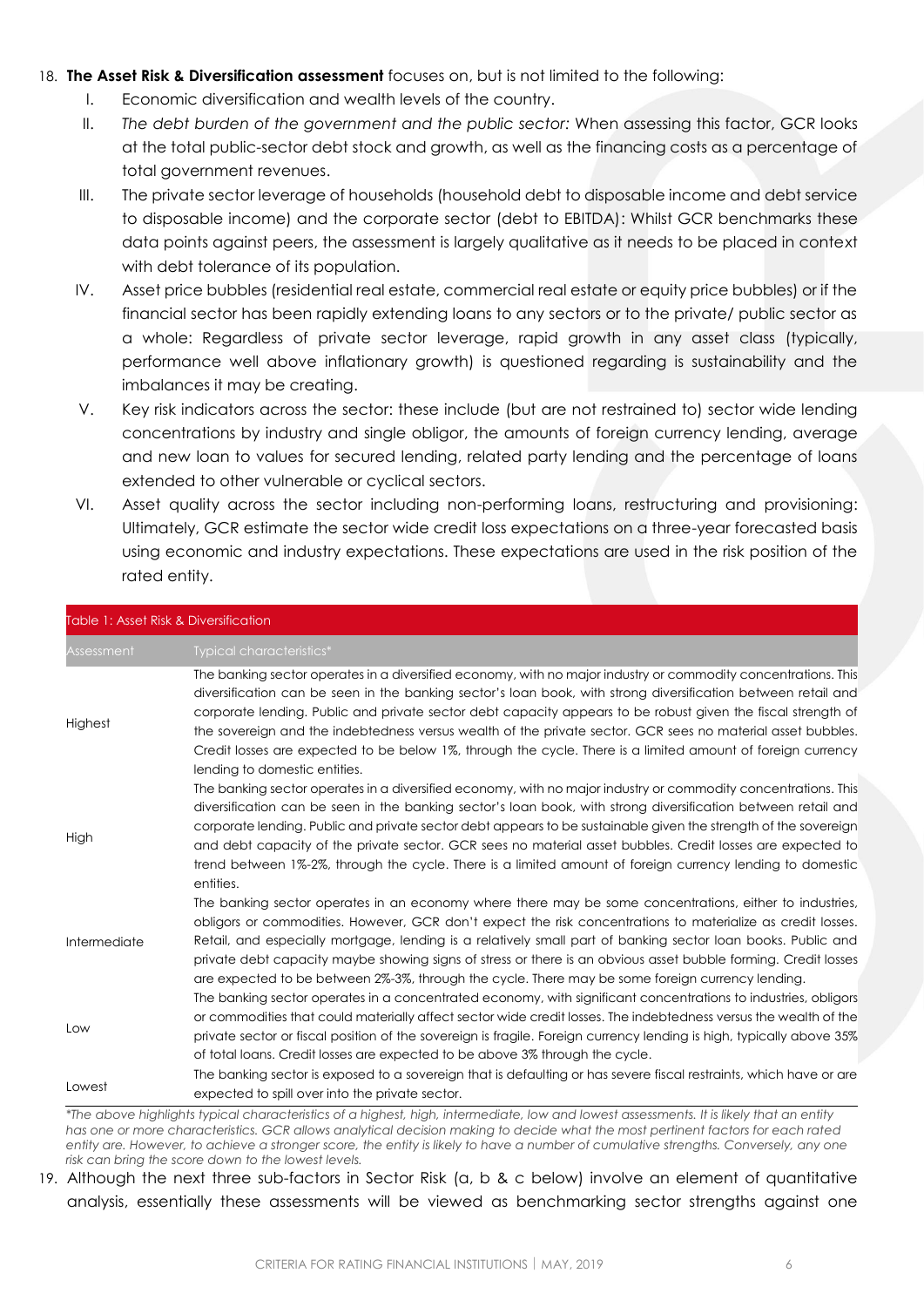another. For example, South Africa's banking regulation versus that of Burundi. The below subfactors are exclusively based on the home market of the rated entity's core operations/ holding company.

- a) Regulation, governance & policy certainty, including:
	- i. A qualitative benchmarking of banking regulation and supervision against global best practice,
	- ii. the adoption of regulatory best practice, such as the Basel principles on capital and funding and the most recent IFRS accounting updates,
	- iii. the scope and quality of the regulatory oversight,
	- iv. political interference within the financial system,
	- v. Central Bank independence,
	- vi. government directed lending, and
	- vii. monetary policy uncertainty or limited control over inflation or asset price bubbles.
- b) Sector structure, including:
	- i. Competitive dynamics (number of banks and competitive trends),
	- ii. barriers to entry (competition versus the control of market pricing),
	- iii. source's & stability of earnings over time,
	- iv. significant market distortions (large non-bank competitors, regulatory caps/ lending etc.) or disruptions, and
	- v. the frequency, timeliness and quality of financial reporting information on a sector wide basis.
- <span id="page-6-0"></span>c) Financial System funding, including:
	- i. The structure of banking sector funds within the country. GCR view positively the presence of retail and corporate customer deposits, less positively a dependency on external funding (including non-resident deposits), large public-sector funds, financial sector deposits or wholesale funding,
	- ii. the sectors reliance on foreign currency funding, specifically how the market manages potential asset liability mismatches/ currency translation risks, and
	- iii. the depth and liquidity of the domestic fixed income capital market.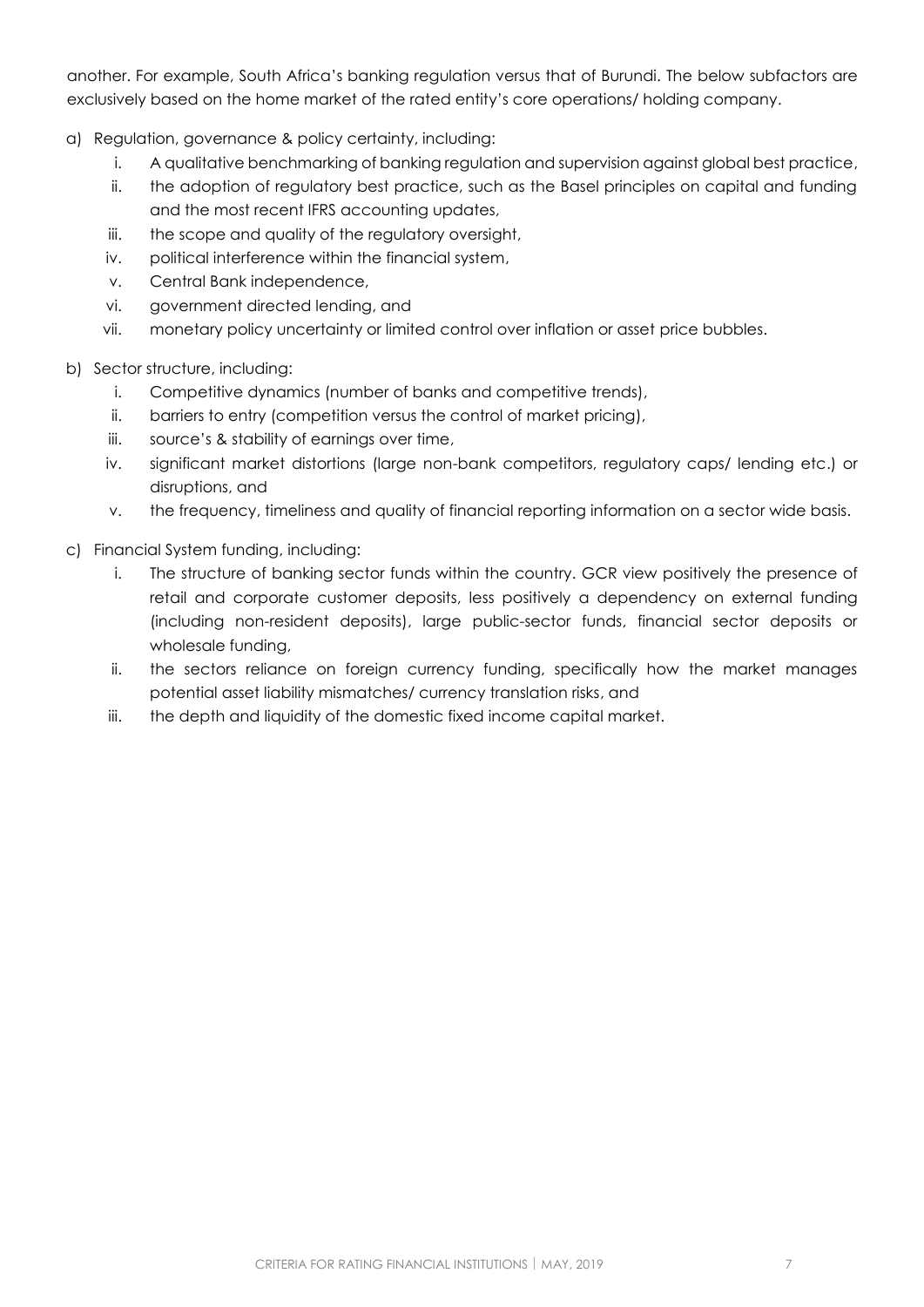## **Component 2: Business Profile**

20. The business profile assessment is based on a series of qualitative factors meant to ascertain the robustness of the financial institutions' business model versus peers. This includes examining the diversity and stability of earnings against the complexity of operations and quality of management/ governance relative to peers operating in the same or similar markets.

# <span id="page-7-0"></span>Component 2, Factor A: Competitive Position

- 21. Competitive position is the first entity specific score. It is based on a scale from 'lowest' (-10) to 'highest' (+5) using the four (4) characteristics below. Each factor is benchmarked to peers in a similar industry, being cognizant of the *Sector Structure* risks. The competitive position is an overall assessment of anticipated business stability through economic cycles against sector and global peers. Only a global systemically important financial institution may attract the highest score to reflect their position in global finance. The very top and very bottom of the ranges will typically only be used for more developed and fragmented markets, unless the financial institution is close to failing, when it would typically attract the lowest scores.
- 22. The four subfactors below are used to assess a bank's competitive position. GCR cover the additional nonbank financial institutions subfactors in Appendix 1:
	- a) Assessing the franchise strength and market share in core banking products, which for most banks are loans and deposits, is an important factor signifying the competitive strength of the bank. One of the key benefits will be setting market prices for its key products, aiding growth and long-term earnings stability. GCR also take a view of the customer numbers, loyalty and trends. For entities that focus of non-traditional lines, GCR takes a view on the share within its niche and the mechanisms available to protect its business. Generally, GCR views a strong franchise and market share in a stable and diversified developed market to be more positive than a similar position within an emerging or frontier market.
	- b) Business line, product and geographic diversification: Judging the sensitivity to stress within a single business line, product or geography. Typically, GCR uses revenue breakdown as the core measure. Although GCR generally views diversification as a strength relative to concentration, expansion into business areas or geographies could bring about additional risk. To achieve a company profile score above 4, regardless of other competitive strengths, the entity should typically have strong geographic diversification, to a point where no one sovereign jurisdiction contributes more than 33% of total revenues.
	- c) Revenue stability: GCR looks at the historic trend of revenue consistency for the banking group, concentrating on the absolute returns and the stability of sources for revenue. Business lines with recurring fee income and net interest income that have a strong annuity characteristic are considered to be more stable versus volatile activities such as trading or investment banking. GCR will also consider any anticipated competitive or strategic shifts.
	- d) GCR may also make any adjustments seen for Environmental or Social risks facing the entity. GCR will make adjustments for these factors, on a case by case basis.

## **Business Profile**

#### **Competitive Position (-10 to +5)**

- Franchise Strength & Market Share • Business line, product and geographic diversification
- Revenue Stability

**Management & Governance (-5 to 0)**



**(-15 to +5: +5 BEST )**

**(-10 to +5: +5 BEST )**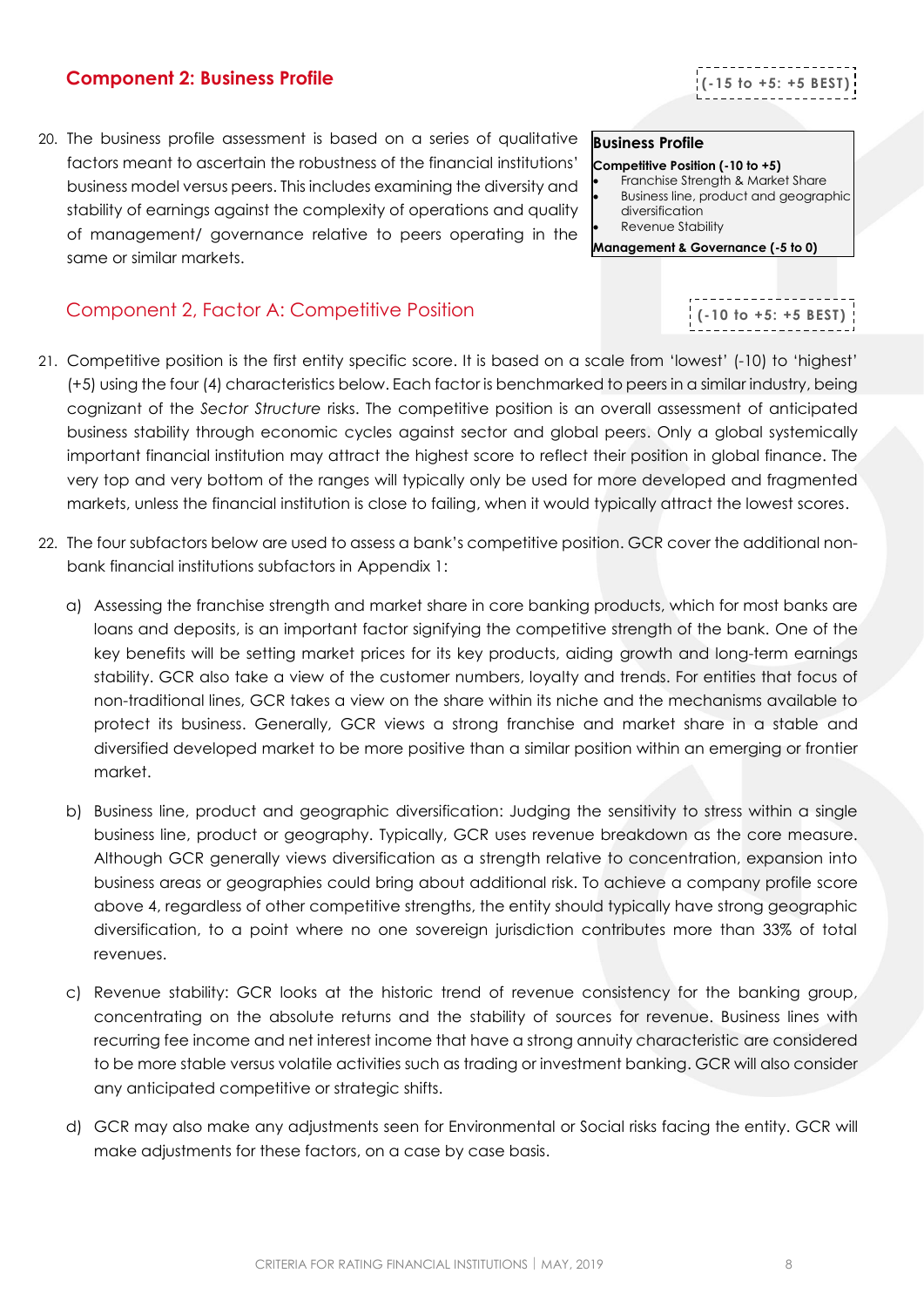| Table 2: Competitive position and management |               |                                                                                                                                                                                                                                                                                                                                                                                                                                                      |  |  |  |  |
|----------------------------------------------|---------------|------------------------------------------------------------------------------------------------------------------------------------------------------------------------------------------------------------------------------------------------------------------------------------------------------------------------------------------------------------------------------------------------------------------------------------------------------|--|--|--|--|
| Assessment                                   | Score         | Typical characteristics*                                                                                                                                                                                                                                                                                                                                                                                                                             |  |  |  |  |
| Highest                                      | 4,5           | Very strong market share/ franchise across core business lines, with the<br>associated pricing power in stable, in developed markets. A significant outlier to<br>the industry, in regards to business and geographic diversity. To achieve the<br>highest scores the FI needs to be a G-SIFI, with no core market accounting for<br>more than 33% of total assets or revenues, superior track-record of earnings<br>stability and absolute returns. |  |  |  |  |
| High                                         | 2.3           | Strong market shares/ franchise versus domestic industry in core banking lines,<br>with some pricing power in developed markets or monopolistic market share in<br>emerging or frontier markets. Better than the industry in regards to business and<br>geographic diversity superior track-record of earnings stability and absolute<br>returns or has a defined government role and protected status.                                              |  |  |  |  |
| Intermediate                                 | $1, 0, -1$    | Average market share, within industry norms for diversification, earnings stability<br>and returns.                                                                                                                                                                                                                                                                                                                                                  |  |  |  |  |
| Low                                          | $-2, -3, -4$  | Smaller or more concentrated (by product or customer) than market peers, in<br>regards to business line and revenues. Or it has weaker revenue stability and<br>diminished franchise than the sector average (by assets).                                                                                                                                                                                                                            |  |  |  |  |
| Lowest                                       | $-5$ to $-10$ | Significantly smaller entity within a fragmented and competitive market. Entity<br>maybe very concentrated in terms of customer, product or location. The lowest<br>scores will typically be associated with long term weak earnings and /or failed or<br>close to failing.                                                                                                                                                                          |  |  |  |  |

*\*the above highlights typical characteristics of a highest, high, intermediate, low and lowest assessments. It is likely that an entity has one or more characteristics. GCR allows analytical decision making to decide what the most pertinent factors for each rated entity are. However, to achieve a stronger score, the entity is likely to have a number of cumulative strengths. Conversely, any one risk can bring the score down to the lowest levels.* 

## <span id="page-8-0"></span>Component 2, Factor B: Management & Governance

23. Scored between 0 to -5. Please see the universal [management & governance](http://gcrratings.com/criteria) criteria.

## <span id="page-8-1"></span>**Component 3: Financial Profile**

24. Within the financial profile, GCR assesses three subfactors, using a mixture of quantitative benchmarks that lead to qualitative assessments: Capital & leverage, Risk and Funding Structure versus Liquidity. Each subfactor is also measured on a scale, from 'lowest' (-10) to 'highest' (+7/+5/+2). As described above, these fundamental rating factors provide a guide regarding how well a bank will weather its current and expected operating environment.

25. The application of the criteria, from paragraph 26 to 33, will typically be more suitable for a regulated bank or banking group. Non-bank financial institutions will typically be assessed on a leverage indicator, as per the guidance in Appendix 1.

## <span id="page-8-2"></span>Component 3, Factor A1: Capital & Leverage

26. A financial institution is expected to maintain capitalisation commensurate with the nature and extent of the risks it is exposed to. There are a number of ways to measure capital adequacy. However, broadly they can be characterized as either risk adjusted approach or an unweighted leverage approach.

|  |  |  | -----------------------    |  |  |  |  |  |  |
|--|--|--|----------------------------|--|--|--|--|--|--|
|  |  |  |                            |  |  |  |  |  |  |
|  |  |  | $( -30 to +12: +12 BEST )$ |  |  |  |  |  |  |
|  |  |  |                            |  |  |  |  |  |  |
|  |  |  |                            |  |  |  |  |  |  |

**(-5 to 0: 0 BEST)**

#### **Financial Profile**

- **Capital & Leverage (-10 to +7**
- Capitalization (up to +4)
- Earnings (up to  $+1$ )
- Resolution (up to  $+2$ )
- **Risk Position (-10 to +5) Credit Risk**
- Concentration Risk
- Operational Risk
- Market Risk

**(-10 to +5: +5 BEST )**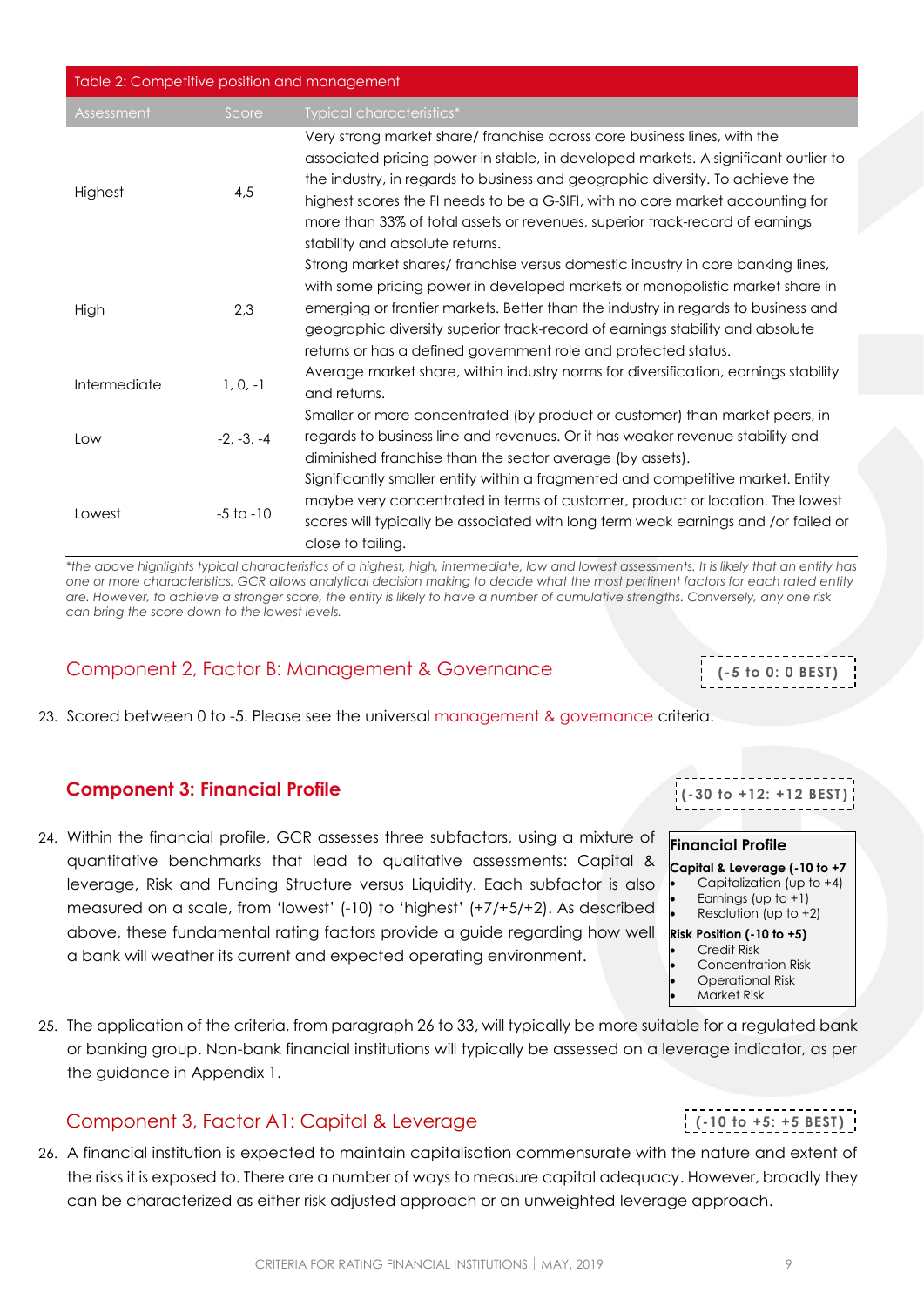- 27. GCR believe that the risk adjusted approach is a more accurate measure of capitalization, because by its very definition it compares nominal capital to the risk the bank assumes. Furthermore, it has the additional advantage of being closer to the regulatory capital adequacy measure, which ultimately affects a bank's ability to operate as a going concern entity. GCR has adopted the GCR Core Capital Ratio to measure this type of capitalisation.
- 28. However, GCR has also adopted the financial leverage ratio to use as an adjustment to the core ratio, should it be required. The financial leverage ratio (equity to assets) has the advantage of not depending on the regulatory treatment of both the numerator (the classifications of equity) and denominator (classification and treatment of risk weighted assets (RWAs)), as well as the assumptions of a bank's own internal modelling.
- 29. Accordingly, GCR begins its review of capital adequacy by calculating our assessment of nominal core capital, which GCR believe has to be completely and unambiguously loss bearing. GCR core capital reflects core equity (share capital, share premium, distributable and loss bearing reserves, loss bearing minority interests and retained profits) plus a percentage of any qualifying debt instruments with strong equity like characteristics (such as high trigger contingent capital instruments and other recognised additional Tier One instruments; see adjustment '*h',* below for more details), minus intangibles, equity / equity like investments in non-consolidated financial companies, and deferred tax assets. Revaluation reserves may also be haircut, if GCR consider them to be overstated.
- 30. Subsequently, GCR compare the GCR core capital to the regulatory weighted assets determined by the bank's domestic regulator, to create the GCR Core Capital Ratio. At this point, GCR take cognisance (and can adjust for) of the adopted capital approach, i.e. Basel I versus Basel II or even the standardised or internal ratings-based approach under Basel II or Basel III, and may make adjustments accordingly. Finally, GCR weight the GCR Core Capital Ratio against the FIs blended operating environment (scoring of which is detailed above). The theory being that a financial institution needs to hold a greater amount of capital as the riskiness of the operating environment increases and vice versa.
- 31. For example, for a financial institution to achieve the highest assessment (+4) it needs to have a GCR core capital ratio in excess of 30%, when operating within an operating environment with a score between 10 and 20. Whereas, a bank would require a GCR core capital ratio in excess of 35% to achieve the same assessment, when operating within an operating environment with a score of less than 10. See capital table below for more details.
- 32. When assessing the capital and leverage score, GCR will score the assessment according to our forwardlooking, two-year, assumptions made on a financial institution's internal capital generation, dividend payout and risk asset growth.

| Table 3: Capital Adequacy: GCR Capital Ratio v Operating Environment Score |              |           |           |          |  |  |  |
|----------------------------------------------------------------------------|--------------|-----------|-----------|----------|--|--|--|
| Assessment                                                                 | Score        | $>20$     | $10-20$   | <10      |  |  |  |
| Highest                                                                    | 4            | $>25\%$   | $>30\%$   | $>35\%$  |  |  |  |
| High                                                                       | 2, 3         | 17.5%-25% | 20%-30%   | 25%-35%  |  |  |  |
| Intermediate                                                               | $1, 0, -1$   | 10%-17.5% | 10%-20%   | 15%-25%  |  |  |  |
| Low                                                                        | $-2, -3,$    | 7.5%-10%  | 7.5%-10%  | 10%-15%  |  |  |  |
| Lowest                                                                     | $-4$ to $-8$ | $< 7.5\%$ | $< 7.5\%$ | $< 10\%$ |  |  |  |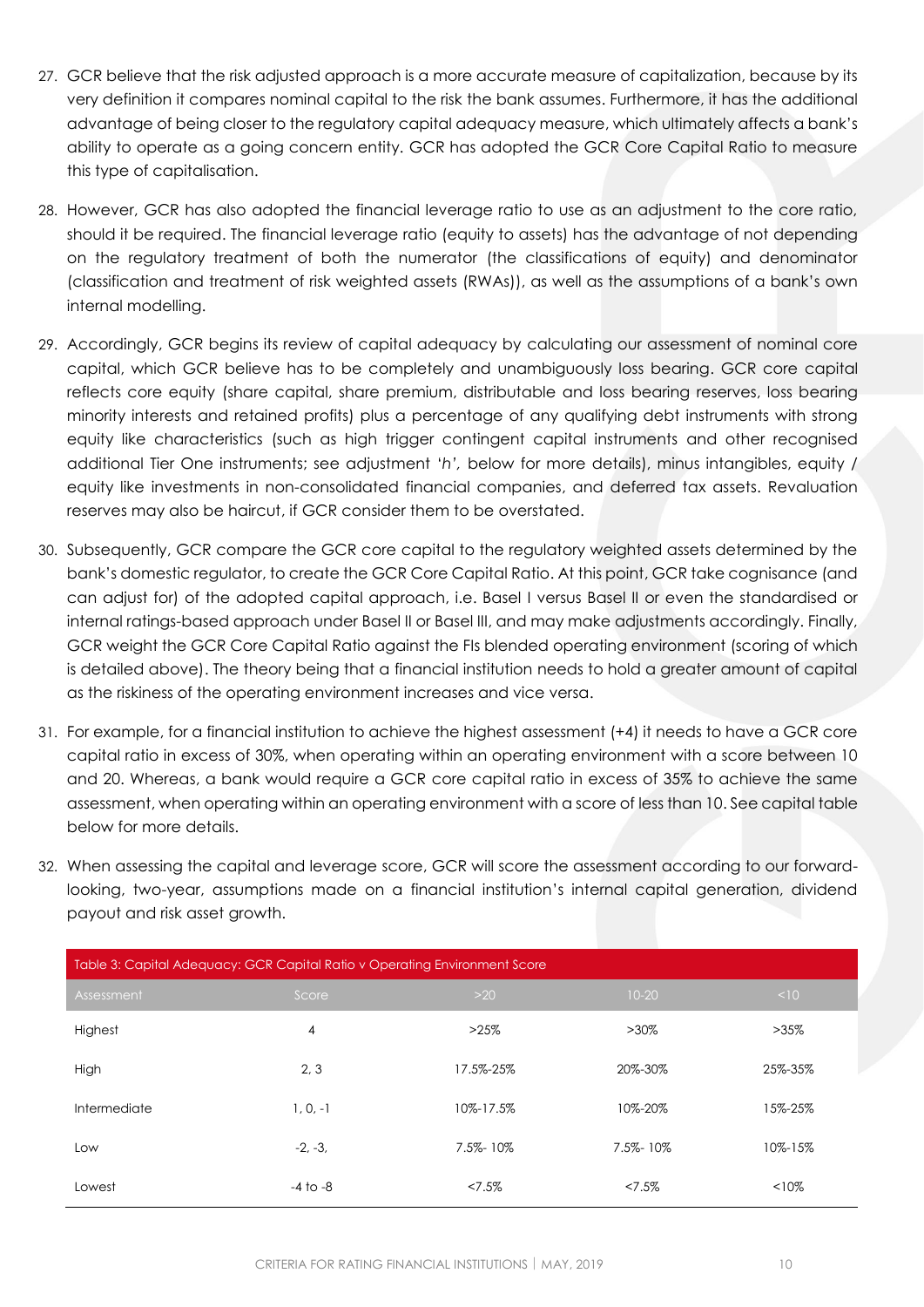- 33. GCR also have the option to make adjustments to the initial capital assessment score, as detailed below:
	- a) (Negative) Regulatory capital forbearance: When a bank's regulatory capital ratio(s) are close to regulatory minimum levels, there is increased risk of some form of regulatory intervention which may significantly reducing its financial flexibility, impair market confidence in the bank and even trigger default of certain capital instruments. As the risk of regulatory intervention increases, then the initial capital assessment score will typically be pressurised downwards. Depending on the operating environment and expected reaction by the regulator, GCR can bring the assessment down to the lowest levels (-9 or -10), albeit in extreme circumstances. For non-bank financial institutions, the covenant levels may be used in a similar way to regulatory minimums when appropriate.
	- b) (Negative): GCR can adjust the initial capital assessment, applying the GCR financial institutions leverage ratio (GCR core capital to adjusted on and off-balance sheet assets (excluding cash in hand)), if GCR believes RWAs over or understate the capital strength of a financial institution versus peers operating in similar jurisdictions. To do this, GCR takes an average score of the two ratios (using table 3 and table 4), as the new initial starting point for the assessment. *For example, if an entity had a GCR Core Capital Ratio of 21% in an operating environment of 12 (attracting a score of 2) and a financial leverage ratio of 4.5% (a score of -2), the initial starting point for the capital assessment would be close to 0.*

| Table 4: GCR financial institutions leverage ratio |              |                                       |  |  |  |
|----------------------------------------------------|--------------|---------------------------------------|--|--|--|
| Assessment                                         | Score        | Financial Institutions Leverage Ratio |  |  |  |
| Highest                                            | 3, 4         | $>10\%$                               |  |  |  |
| High                                               | 2            | 7.5%-10%                              |  |  |  |
| Intermediate                                       | $1,0,-1$     | 5%-7.5%                               |  |  |  |
| Low                                                | $-2, -3$     | $>3\% - 5\%$                          |  |  |  |
| Lowest                                             | $-4$ to $-8$ | $<$ 3 $\times$                        |  |  |  |

- c) (**Negative**) If the nominal size of capital is small, at less than USD50mln, the financial institution could be more vulnerable to a single-event/ stress loss even if the ratios are relatively strong. GCR may choose to cap the capital score at the maximum within the intermediate category or lower the score by up to two. However, this is a qualitative judgement call and will balance the size of loans, diversity of business and quality of risk management.
- d) (**Negative**) Limited capital fungibility: Published consolidated capital ratios can sometimes be misleading because they imply perfect capital fungibility, while in reality there can be regulatory, accounting or tax impediments to such intra-group capital mobility. For example, if there are strong minority interests in the major operating subsidiaries.
- e) (**Negative**) Undercapitalized operating subsidiaries/ associates: If we consider a groups subsidiary to be undercapitalized and dependent on capital from the group, or is close to breaching a covenant, GCR could deduct the shortfall from group capital. This includes insurance subsidiaries. GCR do not double count the investment amounts already stripped from the GCR Core Capital number for the investments in the capital of banking, insurance or other financial institutions outside consolidation.
- f) (**Negative**) Unfunded benefit schemes can be deducted from nominal capital if we see no other risk protection in place. Typically, these are contingent / off balance sheet liabilities.
- g) (**Negative**) Reserve coverage: General or specific reserves are formulated on the balance sheet to cover expected losses originating from the loan book or other risk / fixed assets. GCR takes a view on the sufficiency of reserves in both nominal and percentage terms. If there is a deficiency in the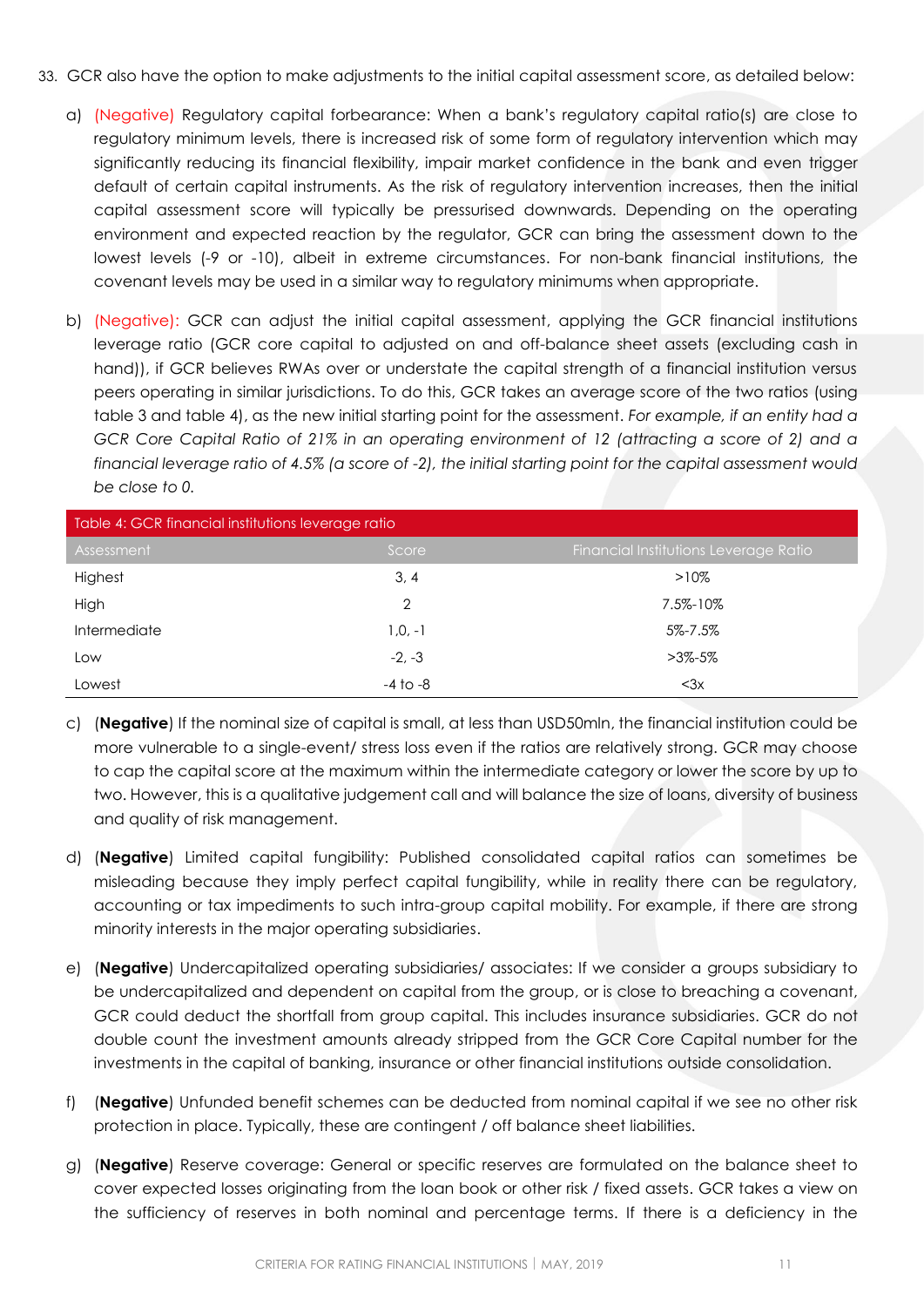reserving, whether observable in the audited accounts, expected losses in the future, occurring due to failure to recognise impaired or non-performing loans, or overvalued collateral levels, GCR can subtract the shortfall from nominal capital. This is a negative adjustment to capital only.

h) (**Positive**) Going concern loss bearing capital instruments are rare in GCR's core markets. However, where additional Tier 1 instruments or contingent convertibles that have been designed with trigger points which cause the mandatory and permanent write down or conversion of the instrument to support capitalization well before a point of non-viability (typically for Tier 1 regulatory instruments only), GCR can uplift the capital score. Additionally, from time to time, GCR may include elements of permanent group or government funding which could be converted to capital if there is a stress GCR core capital for a regulated bank (presuming the instrument is recognized by the regulator) and 50% for an unregulated non-bank financial institution.

## <span id="page-11-0"></span>Component 3, Factor A2: Quality and Quantity of Earnings

# **(-2 to +1: +1 BEST )**

- 34. A financial institution's earnings track-record is one of the key elements to consider when assessing the viability and future capital stability of any organization. Financial institutions that benefit from high quality, stable earnings, will generally be more robust than those institutions with low or volatile earnings, all else being equal. This adjustment will be rarely used, only for entities that are true outliers to peers.
- 35. Positive Adjustments typically come from the following (maximum +1):
	- Material outperformer in its industry, in regards to returns on assets.
	- Earnings are predictable throughout economic and interest rate cycles.
	- There are strong levels of revenue diversification from its business units, with a good mix of retail and corporate revenues.
	- Market leading efficiency and therefore low cost to income ratio. Coverage of operating costs by stable 'risk free' earnings is significant.
	- High proportion of core earnings (net interest income or fees and commissions) to revenues in comparison to peers.

36. Negative Adjustments, typically come from the following (maximum -2):

- Material underperformer in its industry, in regards to return on assets and equity.
- Aggressive dividend extraction or share-buy backs.
- Concentrated revenues, either by business line or single counterparty.
- Inefficiency, as shown by a high cost to income ratio.
- High proportion of volatile earnings (trading gains or other market sensitive income) to revenues.
- Revenues that rely on once-off items, such as (un)realised capital gains on securities or fixed assets.
- <span id="page-11-1"></span>There are significant below the line adjustments to other comprehensive income.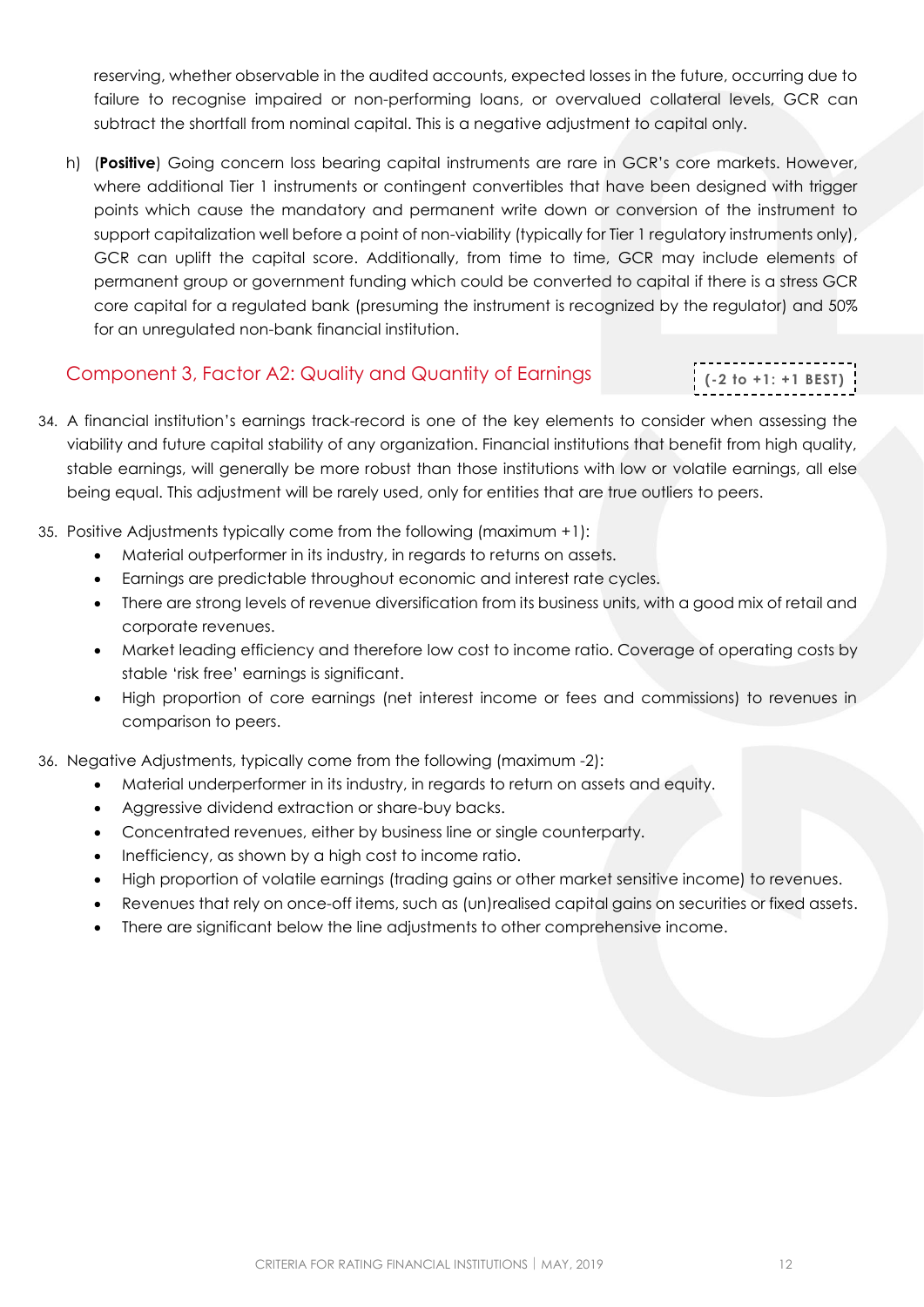## Component 3, Factor C: Resolution Regimes

- 37. In one of the more recent waves of global regulation, countries are slowly introducing a host of laws and regulations to ensure that failing financial institutions can be resolved (meaning recapitalised or wound down in an orderly manner). Ideally, this is anticipated to be accomplished without severe systemic disruption or exposing taxpayers to loss and whilst protecting vital economic functions through mechanisms, which make it possible for shareholders and unsecured and uninsured creditors to absorb losses in a manner that respects the hierarchy of claims in liquidation. Due to this, it can fundamentally change the probability of default and the loss given default of an entity and its instrument(s). *Typically, this adjustment will apply to bank ratings only.*
- 38. If GCR believe that a bank within a given market could benefit from resolution, **in such a way that it continues operating as a going concern entity,** this could be reflected in the ratings in the following ways:
	- a) An uplift in the legal entity ratings and therefore senior unsecured ratings, if GCR considers that there is a big enough going concern loss bearing cushion (i.e. subordinated debt, low trigger hybrids etc.) to be written down or converted to recapitalize the bank and keep it as a 'going concern'.
	- b) A lowering in the ratings on subordinated and hybrid debt instruments (below), depending on the characteristics of the instrument because the proximity of default is made closer by regulation.
	- c) Changing the amount of support or lowering the ratings on entities in consolidated groups, including non-operating holding companies, because the approach regarding single and multiple points of entry can change the sequence and severity of default on group companies.
- 39. In practice, GCR will take a jurisdictional approach to resolution, as regulatory approaches and resolution planning change from market to market and even from bank to bank. In the future, the regulatory disclosures may provide a guideline to the anticipated resolution process (including bail-in hierarchy) of a banking group. However, where relevant, GCR may rely on its own assumptions.
- 40. Firstly, GCR must ascertain whether resolution is effective for each jurisdiction. If not, GCR presumes that 'normal' liquidation or government support would apply. Although possible in reality, banks that benefit from uplift for being in an 'effective resolution' market do not also benefit from government support. This is because GCR expect some element of bail-in for issued debt may occur before state support kicks in. Furthermore, given the low bail-in buffers and immature capital markets in Africa, it is unlikely that many systems will qualify for such support over the medium term.
- 41. Our approach to notching operating bank issuer ratings/ senior unsecured issue ratings for resolution effective markets is simple, partially as an antidote to the uncertainty around the resolution process. Fundamentally, GCR will include the regulatory recognised/ permissible bail-in-able cushion (including all regulatory Tier 1, Tier 2 and Tier 3 instruments that not have been included in the initial GCR Core Capital ratio but nothing that ranks alongside senior unsecured claims) as a percentage of risk weighted assets (see below) and add notches to the initial score using the table below. We cap the overall capital uplift provided by this assessment to a score of 2 to reflect the relative low quality of the instruments and uncertainty regarding the resolution process.

| Table 5: Instrument ratings |            |                               |  |  |  |  |
|-----------------------------|------------|-------------------------------|--|--|--|--|
| Assessment                  | Risk Score | Loss bearing instruments/RWAs |  |  |  |  |
| Highest                     |            | $>15\%$                       |  |  |  |  |
| High                        |            | >10%                          |  |  |  |  |

45. Our approach for bank subsidiary and holding company issuer ratings, and their corresponding issues, will depend on the resolution planning and legislative environment. For example, if the non-operating holding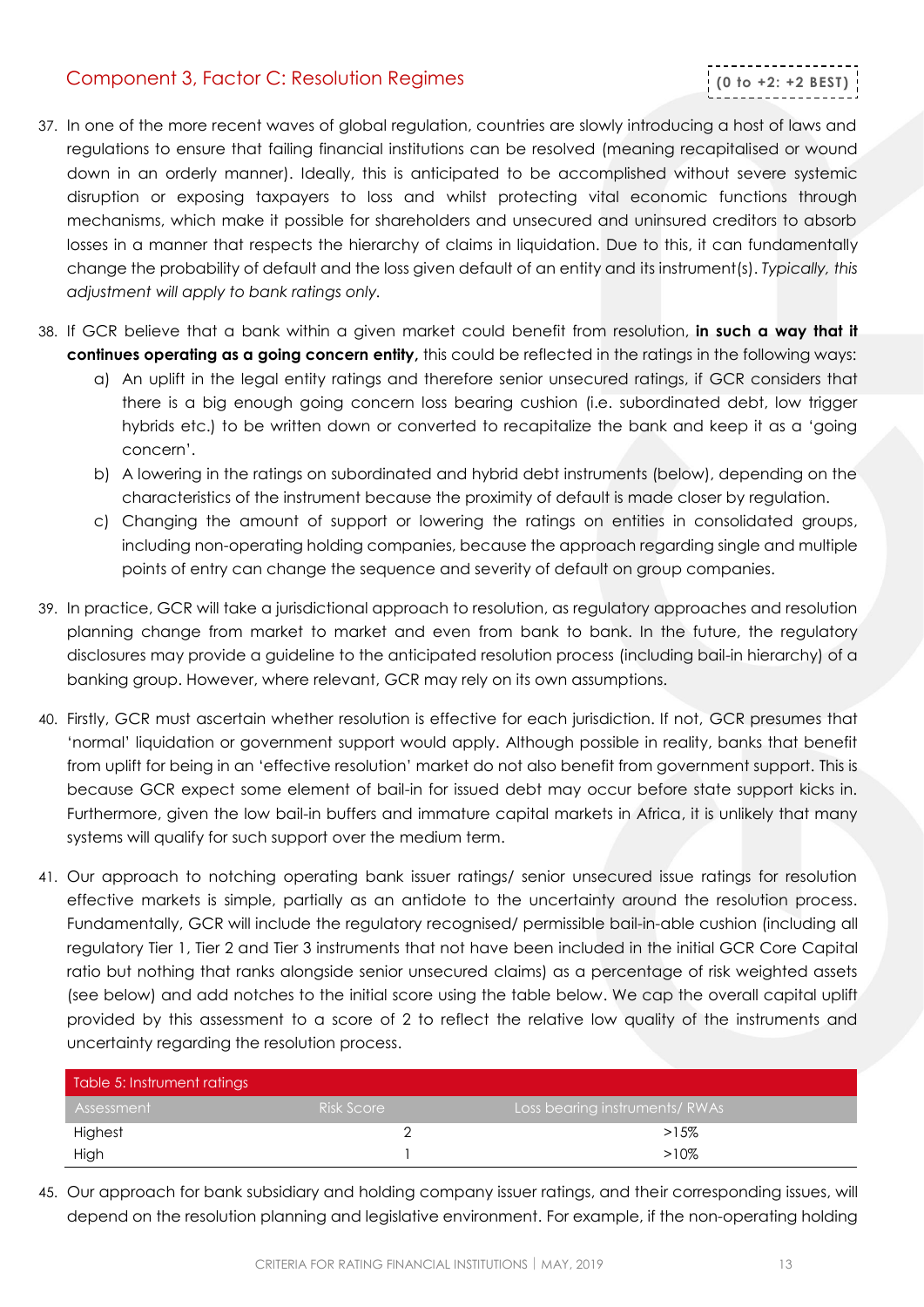company looks like it may take losses before the operating bank, even on a like for like instrument, we will make a relative negative adjustment to the former ratings. Bank subsidiaries will typically not benefit from group support which is derived from positive resolution scoring, i.e. we will limit the uplift to ACE minus the scoring uplift from resolution. This is because we cannot be sure that the subsidiaries will have access to such support in a time of stress.

## <span id="page-13-0"></span>Component 3, Factor B: Risk position

# **(-10 to +5: +5 BEST )**

- 46. When assessing the risk position of a financial institution, GCR benchmark the below individual factors against the rated entities operating environment score. For example, in a sector where banks operate with inherently high lending concentrations, a large amount of foreign currency lending and very high credit losses, then the country wide *sector risk* would be typically low. If a financial institution is within the industry norm, it would be exposed to high levels of risk, but be within the 'intermediate' range (1, 0 or -1) of the sector.
- 47. Only significant outliers, both positively and negatively, will ever achieve the 'lowest' or 'highest' scores. For the 'lowest' assessment to be appropriate, the risk position of a financial institution should compare poorly to peers and/ or have the potential to bring about sudden capital erosion through credit or other losses.
- 48. For a financial institution to achieve the highest scoring levels, it will typically not only compare well to peers and have little anticipated threat to capital adequacy, but it should also be somewhat dislocated from single jurisdiction or product risk, largely through significant diversification of risk assets (including government debt).
- 49. Credit Risk is the first of all risks in terms of importance for most financial institutions. This largely equates to default risk in the banking book but could also refer to changes in value of a loan/ bond if in the trading book or held at fair value.
	- I. Estimated Credit losses: GCR will estimate a future range of expected credit losses for each rated financial institution. This takes a holistic view of the likely loss on risks assets against the likely and stressed economic / industry scenarios facing the financial institution. Viewing historic and current non-performing loans can be a good guide for future credit losses but they can also materially overstate or understate the risk depending on the restructuring approach, surveillance and monitoring of credit risk by the institution, and the ultimately the write off policy. A stronger risk position score will typically only be reflected when there have been lower recent and projected losses for the financial institution than for peers with similar economic scores and similar product mix, and a better-than-average track-record of losses during periods of similar economic stress.
	- II. Risk asset concentrations can be a significant source of risk to financial institutions, including the risk of large single obligor default(s), or stress from industry(s), within sectors (households or corporates) or geographic concentrations. A company with low credit losses historically, may have specific concentrations that raise credit costs through the cycle or idiosyncratic risks. Diversity of risks generally leads to lower credit losses through the cycle. GCR explicitly looks at the top twenty loans against capital and total loans to view the underwriting capabilities, concentration risks and single obligor risks.
	- III. Risk asset growth: The rapid growth of loans is nearly always a risk, either because it strains the underwriting capabilities of the institution or it signifies potential credit or asset bubbles or a significantly higher risk appetite of the financial institution versus peers. Also, fundamentally rapid growth can hide the seasoning of the loan book and make non-performing loans and credit losses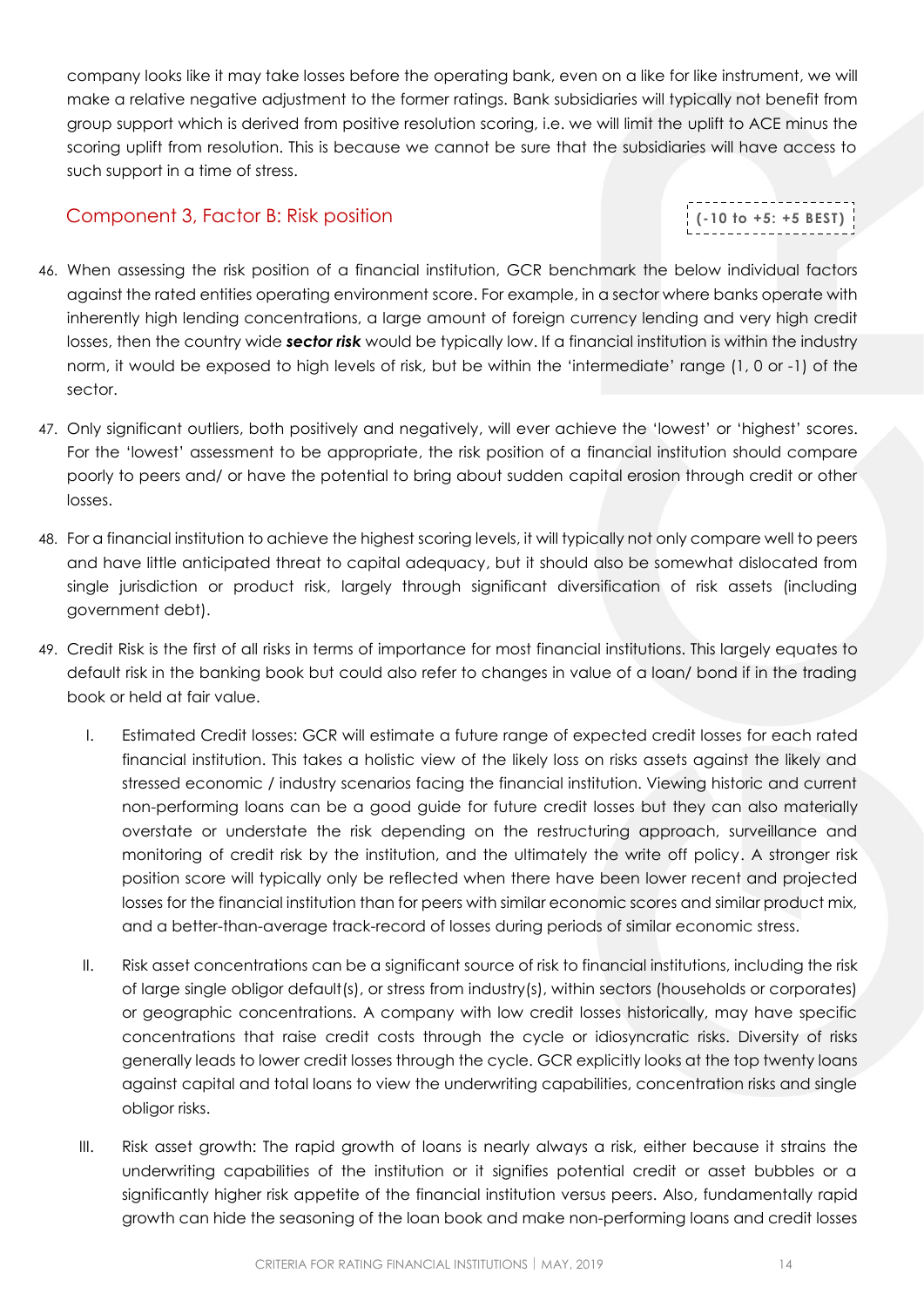appear artificially low. Furthermore, even when lending growth is modest, there can be parts of the loan book, which are growing very quickly and expose the financial institution to risk. Lastly, moving materially into a new product, customer, or market activities outside of its traditional area of expertise can raise risk for an institution.

- IV. Related party lending is often hard to find for financial institutions. However, often regulators could enforce the publication of such activities. Largely, any related party lending is seen as a negative for a financial institution even if the institution says such deals are 'arms-length'. Anything more than 10% of total lending to related parties is likely to be a negative for the factor.
- V. Underwriting: Judging standards relative to peers with a similar economic risk score. Examples of weak activities include a prime mortgage lender materially weakening its standards on a loan applicant's capacity to pay, borrower credit standing, or collateral coverage (e.g., as measured by a loan-to-value ratio), a senior secured commercial real estate lender increasingly underwriting mezzanine or corporate development loans, or a commercial bank increasingly underwriting larger or riskier transactions.
- 50. Trading/ Investment risk: the risk of adverse deviations of the mark to market value of the trading portfolio and other investment securities, including unlisted equities. Entities with significant trading operations, when revenues from such activities account for more than one third of revenues or trading assets more than 50% of assets, will typically attract a lower score than peers. Furthermore, GCR views significant exposure to listed and unlisted equity investments to be a weakness because it can add volatility to earnings and capital from a market and credit perspective. If private equity and / or other Level 3 assets account for 15% of capital or GCR have concerns over the valuation or quality of those investments, GCR could make a negative adjustment for risk (which may be mitigated by other factors).
- 51. Operational risk: The risk of direct or indirect losses resulting from the inadequate or failed internal processes, people and systems of from external events. Additional complexity of a financial group can raise operational and other key risks. In recent years, much of the added complexity has stemmed from the growing use of derivatives (looking for over-the-counter versus exchange traded, or if gross derivatives are multiples of capital), off-balance-sheet activities (can hide lending exposures or significant non-banking risks), securitisations, legal or reputational risks and exotic products.
- 52. Foreign exchange risk: The currency risk is that of incurring losses due to changes in exchange rates. The losses can occur in one of three ways:
	- I. Credit losses: A sharp change in exchange rates can deteriorate a counterparty's ability to pay as leverage becomes artificially higher or access to foreign currency (FX) becomes harder in a time of stress. Typically, if more than 30% of loans are in FX, GCR would consider this to be a weakness, depending on the sector wide trend.
	- II. The changing value of currencies has a direct impact on the value of the balance sheet. Depending on the type and classification of the assets this can be accounted either through trading income in the income statement or other comprehensive income ((if they fair value loans which are backed by fair valued debt or have foreign subs (*which can materialise upon sale of foreign subs*)). Both can quickly deteriorate capitalization and therefore ascertaining the management of the banking books 'open position' is an important factor.
	- III. Trading risks, especially if they are trading hard, volatile currencies.
- 53. Interest rate risk: the impact on earnings due to the movements of interest rates, either directly from interest earning assets or interest-bearing liabilities or indirectly from the impact on loan losses from changes to base rates.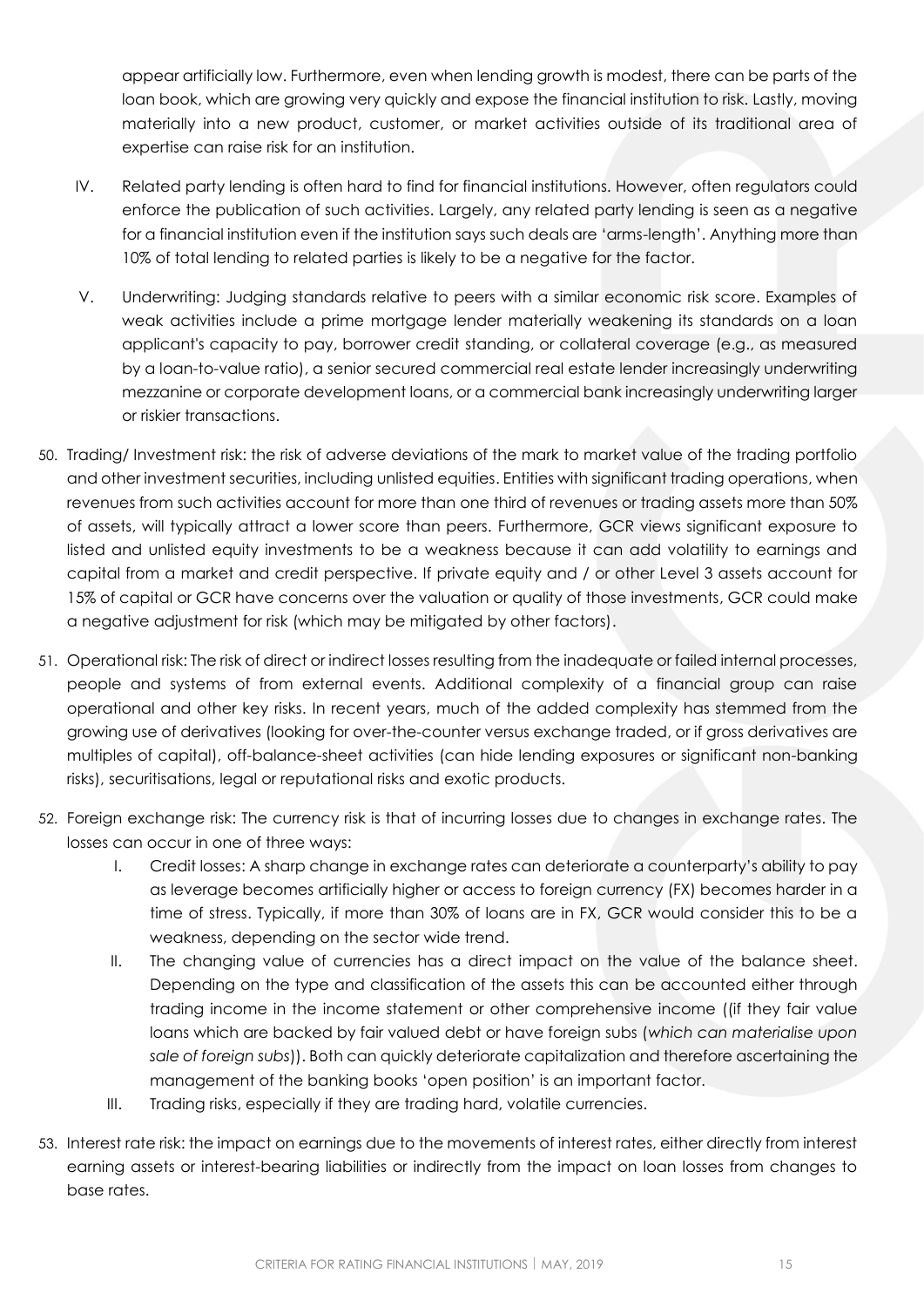| Table 6: Risk position |               |                                                                                                                                                                                                                                                                                                                                                                                                                                                                                                       |  |  |  |  |
|------------------------|---------------|-------------------------------------------------------------------------------------------------------------------------------------------------------------------------------------------------------------------------------------------------------------------------------------------------------------------------------------------------------------------------------------------------------------------------------------------------------------------------------------------------------|--|--|--|--|
| Assessment             | Score         | Typical characteristics *                                                                                                                                                                                                                                                                                                                                                                                                                                                                             |  |  |  |  |
| Highest                | 4, 5          | As well as all of the characteristics of the high score, to achieve this scoring the entity must have<br>diversification away from any one sovereign. Typically, no one jurisdiction would account for more<br>than 33% of total exposures at default.                                                                                                                                                                                                                                                |  |  |  |  |
| High                   | 2.3           | A significant market/ peer outlier in terms of credit losses through the cycle. Typically has good asset<br>and loan diversification by industry and obligor in comparison to the market(s) it operates in. Top<br>scores will typically have some geographic diversification. Has a history of modest growth, excellent<br>underwriting and limited complexity. Limited market risks and good control over operational and<br>interest rate risks. Lower FX risks than the market(s) it operates in. |  |  |  |  |
| Intermediate           | $1, 0, -1$    | Broadly within the average range of the industry for credit losses, concentrations, underwriting<br>standards, credit growth and FX lending. Limited market risks and good control over operational and<br>interest rate risks. Minimal related party lending.                                                                                                                                                                                                                                        |  |  |  |  |
| Low                    | $-2, -3, -4$  | Credit losses are weaker than the sector average. The entity has been lending very quickly, has<br>greater lending concentrations by industry and single obligor, the amounts of foreign currency<br>lending maybe higher, loan to values are weaker, related party lending is higher than the market, or<br>the financial institution has a high percentage of loans to other vulnerable or cyclical sectors.                                                                                        |  |  |  |  |
| Lowest                 | $-5$ to $-10$ | Risk based losses are materially weaker than the sector average and unsustainably high for the<br>current capital/ earnings of the entity. Large loans have gone bad or a significant currency<br>devaluation has taken place for a financial institution exposed to FX risks. The lowest risk entails a<br>potentially high sovereign stress event.                                                                                                                                                  |  |  |  |  |

*\*the above highlights typical characteristics of a highest, high, intermediate, low and lowest assessments. It is likely that an entity has one or more characteristics. GCR allows analytical decision making to decide what the most pertinent factors for each rated entity are. However, to achieve a stronger score, the entity is likely to have a number of cumulative strengths. Conversely, any one risk can bring the score down to the lowest levels.* 

## <span id="page-15-0"></span>Component 3, Factor C: Funding Structure & Liquidity

**(-10 to +2: +2 BEST )**

- 54. The application of the criteria, from paragraph 45 to 47, on funding structure, will typically be more suitable for a regulated bank or banking group. Non-bank financial institutions typically do not take deposits and therefore the analysis of funding structure is more reliant on the diversification, length and stability of wholesale funds. Broadly, the liquidity analysis is the same for banks and non-bank financial institutions.
- 55. This assessment is measured on a scale from 'lowest' (-10) to 'highest' (+2). However, given the confidence sensitive nature of bank funding, exacerbated by asset liability mismatches and inherently high exposure to direct sovereign risk, few entities are expected to achieve the highest score. Similarly, only the weakest of institutions, those that have failed or are close to failure, will be accorded the lowest scores.
- 56. The funding structure of a bank is measured relative to peers that have similar profiles or operate in the same jurisdictions. For example, in a sector where banks generally rely on wholesale funding, then a wholly retail deposit funded institution will typically score better. If a bank is funded in line with the sector funding breakdown, it will likely be closer to the 'intermediate' range (1, 0 or -1).
- 57. Conversely, liquidity is absolute and will be viewed only in the context of the banks funding structure. A bank will fail without appropriate liquidity quicker than a bank with a capital shortfall or asset quality issues (all else being equal). However, a bank can reasonably be funded by less stable sources or have shorter term funding than market peers, if it has a correspondingly higher liquid asset mix. Whilst peer analysis is important for differentiating banks within a given system, many banks operating within a system could have idiosyncratically low liquidity.
- 58. **Funding structure:** There are many sources of funding, each with their own characteristics. Good diversification of funding sources is usually considered to be a strength. However, for GCR, there is a clear hierarchy of stability for bank funding.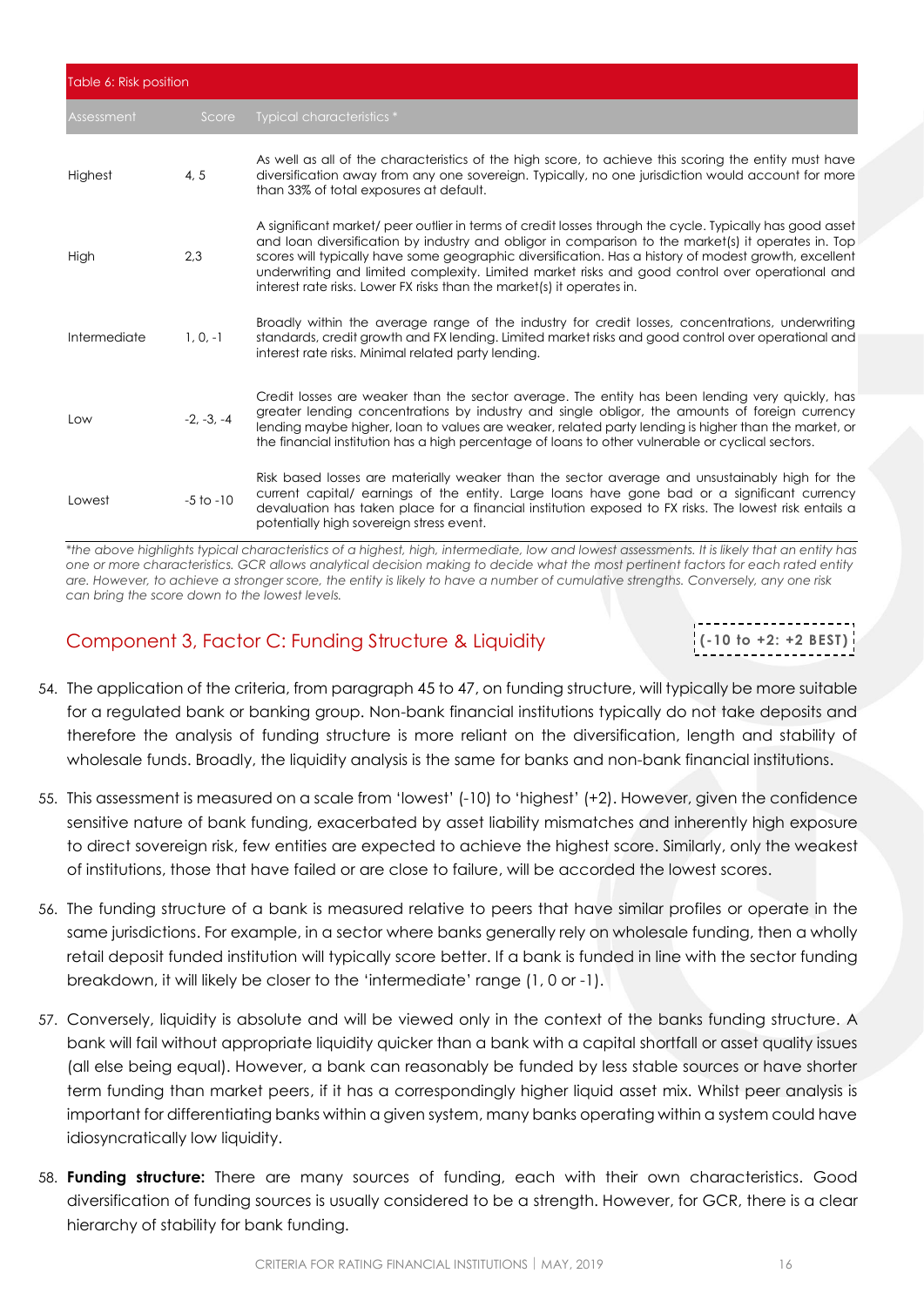- 59. GCR typically view funding sources in this order of stability:
	- a) Capital and reserves are definitely the most stable source of funding for the banks. This is especially true of core equity or hybrids with perpetual characteristics.
	- b) Customer deposits are usually the main funding source for traditional banking models. Within this category, there are also strong elements that affect stability. Sources are important. Generally, GCR views retail deposits (insured and then uninsured) to be the most stable, followed by non-financial corporate deposits, public sector deposits (permanent government funding is higher quality but unusual) and finally, financial corporate deposits (excluding the interbank and money market, which can be viewed as market funding). However, the stability of sources can change for each market and our definition of a 'core deposit' could differ across markets.
- 60. As such, the core deposit to total funds ratio is often a strong guide for the stability of funding. However, there may be need for qualitative overlays. The breakdown between demand and term deposits need to be carefully analysed, as does the currency of the deposit and residency of the depositor. If available, information on single name depositor concentrations can illuminate the stability of funds as well. The GCR core deposit to total deposit ratio will determine the quality of the deposit base for a bank.
	- c) Market funding is typically less reliable than deposit funding. However, the spectrum of wholesale funding is wide, depending on the instrument, investor type and other market specific factors. Typically, GCR views long term, local currency, funding from resident counterparties to be the most stable source of wholesale funding. Conversely, short term, foreign currency, or external funding can be relatively unstable. Secured funding can be stable, but it can also create asset encumbrance that subordinates other liabilities and it depends on the type of collateral used. GCR have come up with two secondary ratios to differentiate banks based on the stability of funding, these are the GCR stable funding ratio and GCR long-term funding ratio.
	- d) Reliance on Central Bank funding is an inherent weakness for the rating, as it questions the sustainability of the business model.
- 61. Covenant risk: The presence and proximity to covenants is an important factor when assessing the stability of funds. Covenants that trigger funding accelerations, events of default or cross defaults clauses are of particular importance and the notching downwards will likely reflect this.
- 62. **Liquidity:** The sufficiency of liquidity can only be judged in the context of a banks funding structure. As a result, the analysis focuses on the sufficiency and quality of sources to cover anticipated and stressed uses of liquidity. Due to a bank's primary function, as a transformer of short-term liquidity into long-term funding, a significant asset liability mismatch can be typical. This is why Central Bank's often provide long and shortterm support, for systemically important institutions.
- 63. GCR ascribe to the following factors to analyse the sufficiency of liquidity:
	- I. Regulatory coverage: GCR takes into account compliance with banks Liquidity Coverage Ratio or other regulatory equivalents.
	- II. Liquid asset coverage of liabilities: The starting point for this analysis is the loan to deposit ratio, which provides an indication of how leveraged the bank is in comparison to peers. Secondly, GCR assesses the liquid asset coverage of the more confidence sensitive liabilities, including short-term and wholesale liabilities. To this end, GCR takes into account the quality of the liquid assets and how easily they can be realised. GCR disregards in our liquidity analysis all encumbered assets, loan repayments, and any illiquid investments (for example level 3 assets).
	- III. Foreign currency mismatches: Having a significant currency mismatch on the balance sheet exacerbates the asset-liability mismatch risks of a bank. Typically, GCR would expect banks to either keep appropriate liquid asset coverage of each currency of funding, or have strong committed lines, or derivatives in place to manage the risk. This score does not focus on the open position of the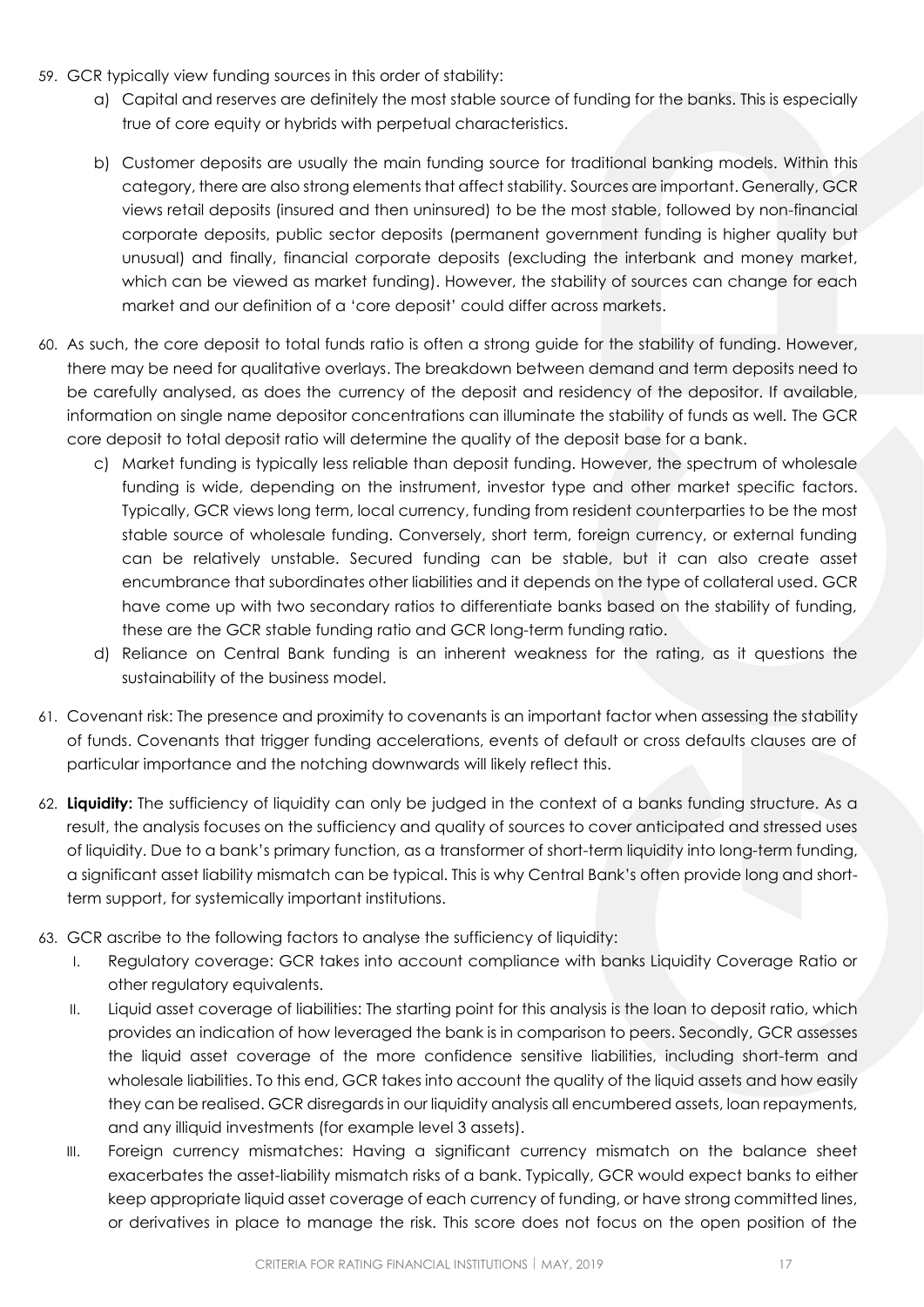banking book or trading book (which is a factor in risk factor) but rather the ability to survive a major withdrawal or refinancing in a foreign currency.

- IV. Fungibility of liquidity within a group is an important consideration. If there are any potential regulatory barriers to the use of liquidity, GCR could adjust downwards.
- V. Off balance sheet liabilities and lines, can either mitigate or exacerbate risks depending on the nature of the exposures. Undrawn off-balance sheet credit facilities, if material, will typically be added to loans to receive a true view of the leverage numbers. Conversely, committed bank lines can be added as stable funding sources, but are not typically used to create a positive overall score.

| Table 7: Funding & liquidity |                |                                                                                                                                                                                                                                                                                                                                                                                                                                                                    |
|------------------------------|----------------|--------------------------------------------------------------------------------------------------------------------------------------------------------------------------------------------------------------------------------------------------------------------------------------------------------------------------------------------------------------------------------------------------------------------------------------------------------------------|
| Assessment                   | Score          | Typical characteristics*                                                                                                                                                                                                                                                                                                                                                                                                                                           |
| Highest                      | $\overline{2}$ | A significant market outlier, very rarely used. Funding is entirely from stable or long-term<br>sources at better than market related pricing, with no reliance of less stable sources.<br>Liquid assets cover multiples of short & medium-term funding risks. There is no asset liability<br>mismatch, on both local and foreign currency balance sheets. No covenants. Liquid<br>assets typically not concentrated (33% of total) to one sovereign jurisdiction. |
| High                         |                | Funding is very stable, with sources better than the market average. Liquidity is robust,<br>with liquid assets covering all confidence sensitive and short-term funding risks. There is a<br>minimal ALMM and FX risk. No covenants that exacerbate liquidity risk.                                                                                                                                                                                               |
| Intermediate                 | $0, -1$        | The funding structure appears to be broadly within the average range of the industry.<br>Liquidity is appropriate for the funding structure, with strong coverage of sensitive<br>funding. No material covenants.                                                                                                                                                                                                                                                  |
| Low                          | $-2, -3, -4$   | The structure of funds is weaker than the market average and / or confidence from the<br>market appears to be low. There appears to be a shortfall in balance sheet or committed<br>liquidity, although it is not expected to be a short or medium-term risk. Covenants that<br>accelerate funds or an event of default are present but they are remote.                                                                                                           |
| Lowest                       | $-5$ to $-10$  | If the bank does not comply with any regulatory liquidity ratios. It is experiencing funding<br>outflows or there are significant liquidity shortfalls for the bank, including large and<br>mounting refinancing risks. Breach of covenant or other triggers is likely. Sovereign /<br>regulator may have established currency controls or limited access to funds on an<br>idiosyncratic or sector wide basis.                                                    |

<span id="page-17-0"></span>*\*the above highlights typical characteristics of a highest, high, intermediate, low and lowest assessments. It is likely that an entity has one or more characteristics. GCR allows analytical decision making to decide what the most pertinent factors for each rated entity are. However, to achieve a stronger score, the entity is likely to have a number of cumulative strengths. Conversely, any one risk can bring the score down to the lowest levels.*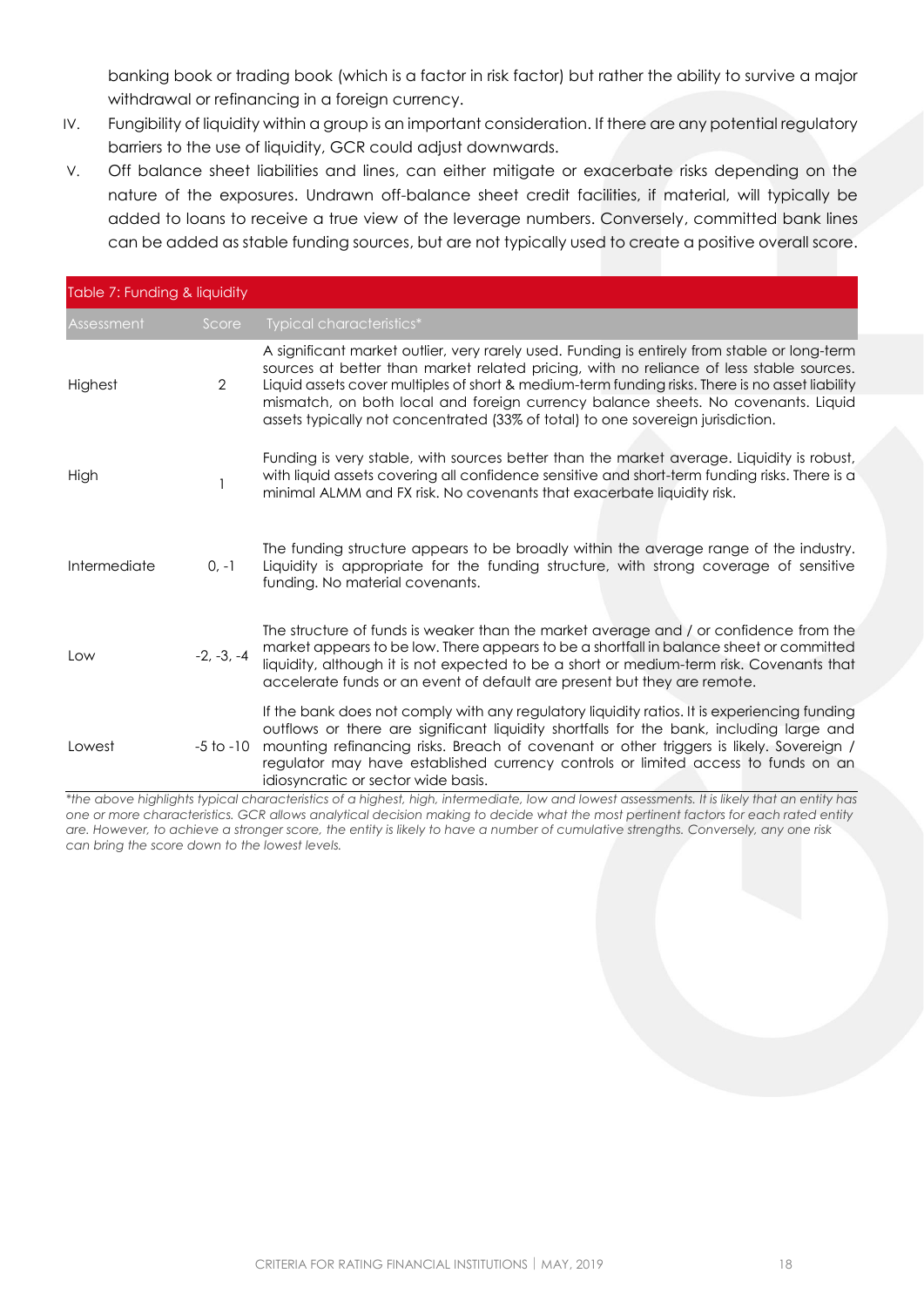## **Component 4: Comparative Profile**

64. The last factor allows GCR to include ongoing group or extraordinary sovereign support and to capture event risks.

# Component 4, Factors A & B: External Support for a Financial Institution

65. Due to their critical economic function, banks often receive extraordinary support that allows them to continue as going concern entities. Support comes from shareholders/ affiliates and/ or governments. However, if both elements of support apply GCR only apply the higher of the two support options.

## <span id="page-18-0"></span>Component 4, Factor A: Group Support

66. For details on group support please see the [GCR Ratings Framework Criteria.](http://gcrratings.com/criteria)

## <span id="page-18-1"></span>Component 4, Factor B: Government Support

67. For details on government support, please see the [GCR Ratings Framework Criteria.](http://gcrratings.com/criteria)

## <span id="page-18-2"></span>Component 4, Factor C: Peer Analysis

<span id="page-18-3"></span>68. GCR allows for a maximum of two positive or negative risk score changes for peer analysis to create greater credit differentiation within a market. Typically, this factor may be used when a financial institution is a generally better or worse performing company than its peer group across a number of sub-factors, but no one component or factor has created ratings differential.

**Comparative Profile External Support (various)** Group Support Sovereign Support **Peer Comparison (+2 or -2)**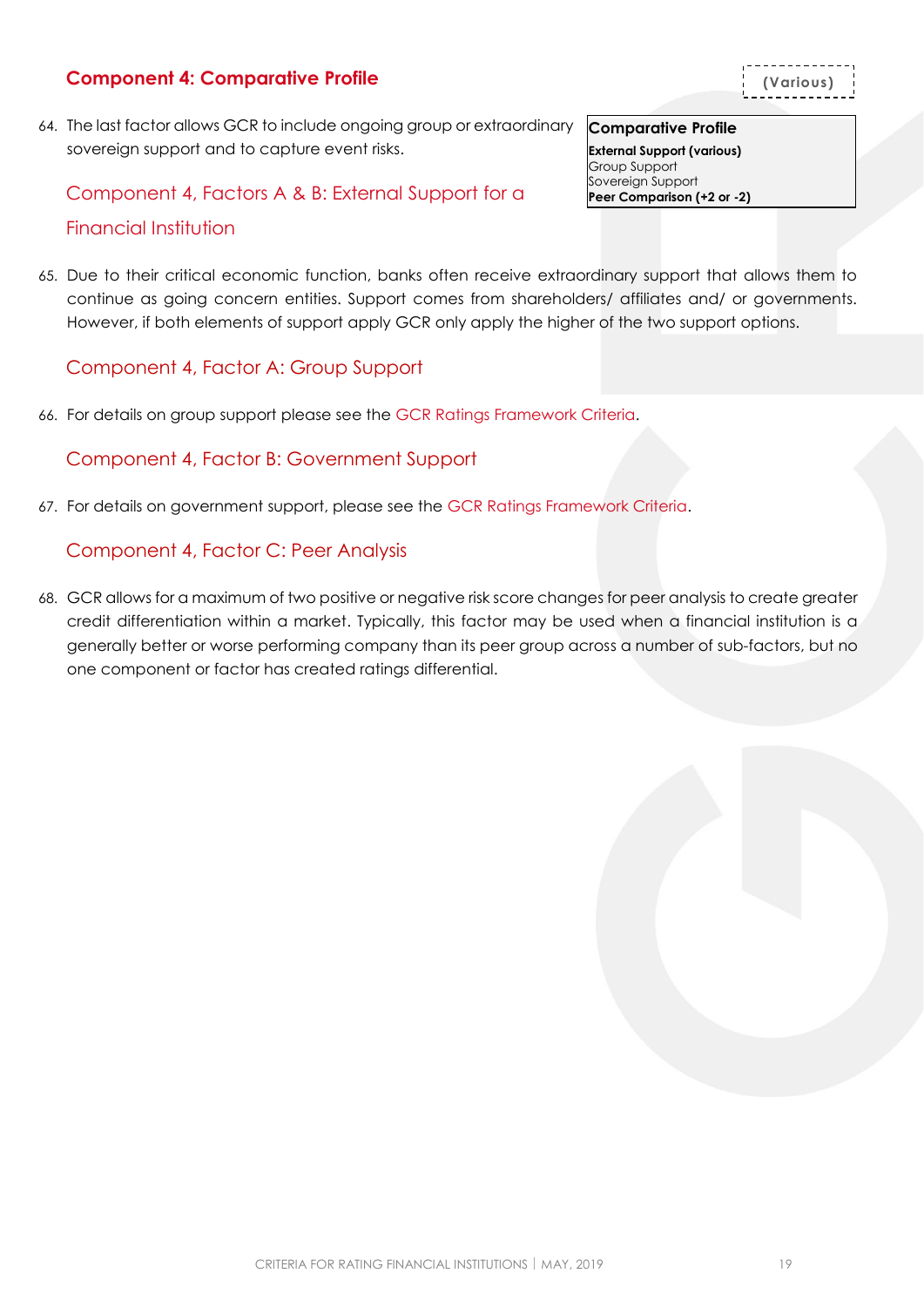## **Final Rating Adjustment Factors**

69. Once the risk score and the ACE have been established, on either/ both the national or international scale, GCR can then determine the formal ratings on legal entities. In this stage, GCR move off the risk scoring framework and start adjusting the national/ international ratings on a scale basis because GCR are trying to establish the most applicable credit ratings hierarchy within a financial group and best hierarchy within a market.

## <span id="page-19-0"></span>Rating Adjustment Factor 1: Financial Institutions Specific Structural Factors

- 70. GCR will typically base the credit scoring on the financial and business characteristics of the closest consolidated group (when there is one) around that legal entity. This is because GCR believe there is tangible likelihood of risk transfer either up from subsidiaries, across from sister companies or down from a holding company/ parent. It is in this section that GCR address these risks, to hone in on the correct rating for that legal entity.
- 71. The Group Classification and Support Criteria is the predominant guide for this decision-making process. The following *are the principles of the adjustments:*
- 72. Typically, there will be no adjustment from the ACE for the **major operating entity**, of the analyzed analytical entity. An example of this is the major operating bank within a financial group, which usually constitutes 51% of total group assets or capital. However, it could be smaller and still be operationally critical to the group.
- 73. **Branches** typically attract ratings linked to the ultimate parent's ACE, especially if they are within the same country. However, for foreign branches operating in a higher risk country, there may be transfer and convertibility restrictions imposed by the government/ regulators in a stress situation. To reflect this risk, the ratings on branches will typically be capped at the top end of the hurdle, established in the Country Risk methodology (see Criteria for GCR Ratings Framework).
- 74. **Minor group Subsidiary / Affiliates** are analyzed on a standalone basis and then allocated support uplift, if necessary, in line with the Group Support & Classification Criteria.
- 75. **Non-operating holding companies (NOHC),** in non-resolution effective markets are viewed as structurally subordinated from the major operating entities within a regulated financial institutions group. This is because they are reliant on dividends or the upstreaming of cash (via loans or other payments) to pay debt, which can be interrupted by regulatory or legal actions. In a non-resolution effective market (which will be most markets), the ratings on banks will typically be notched down at least once to reflect this risk. The notching may increase if the NOHC has a significant amount of double leverage (defined as equity investments in subsidiaries, plus holding company intangibles, to holding company core equity of over 100%) and/ or weak liquidity. For unregulated financial institutions, GCR don't automatically notch down but will check to view any structural or legal impediments to cash flow.
- 76. The treatment for **NOHCs** operating in effective resolution markets will depend on the information gathered in the resolution section and the view GCR take on the resolution credit hierarchy.
- 77. **Operating holding companies ('OHC')** typically will be treated like NOHC. However, if the leverage is immaterial, potential regulatory intervention is expected to be minimal, and the operations of the OHC are integral to the group then GCR can match the ratings to the group credit profile.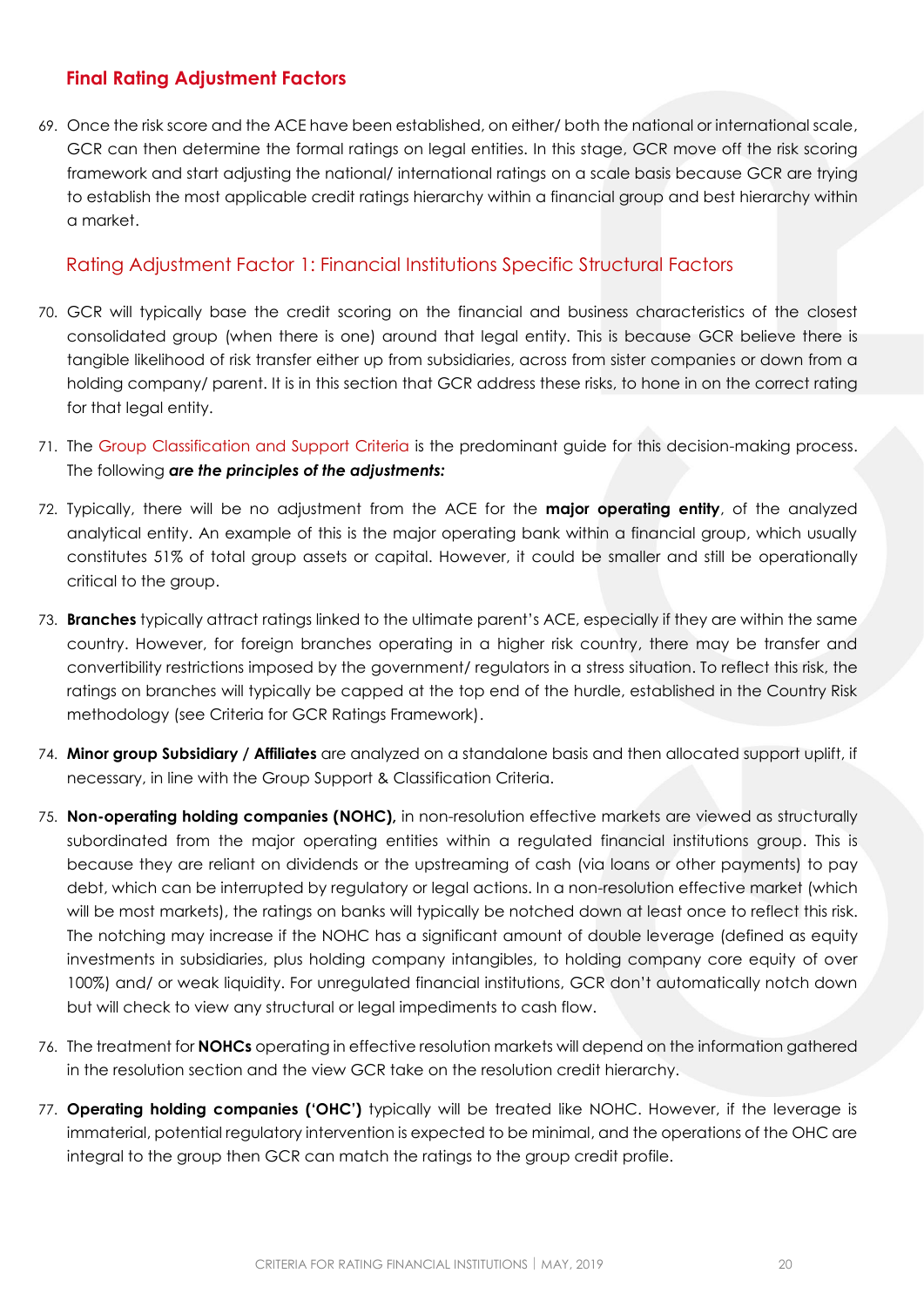<span id="page-20-0"></span>78. **Intermediate non-operating holding companies ('INOHC')** typically will be treated like a NOHC. However, if the group benefits from parent or government support and that support has to flow through the INOHC, then the ratings would typically match the group ACE.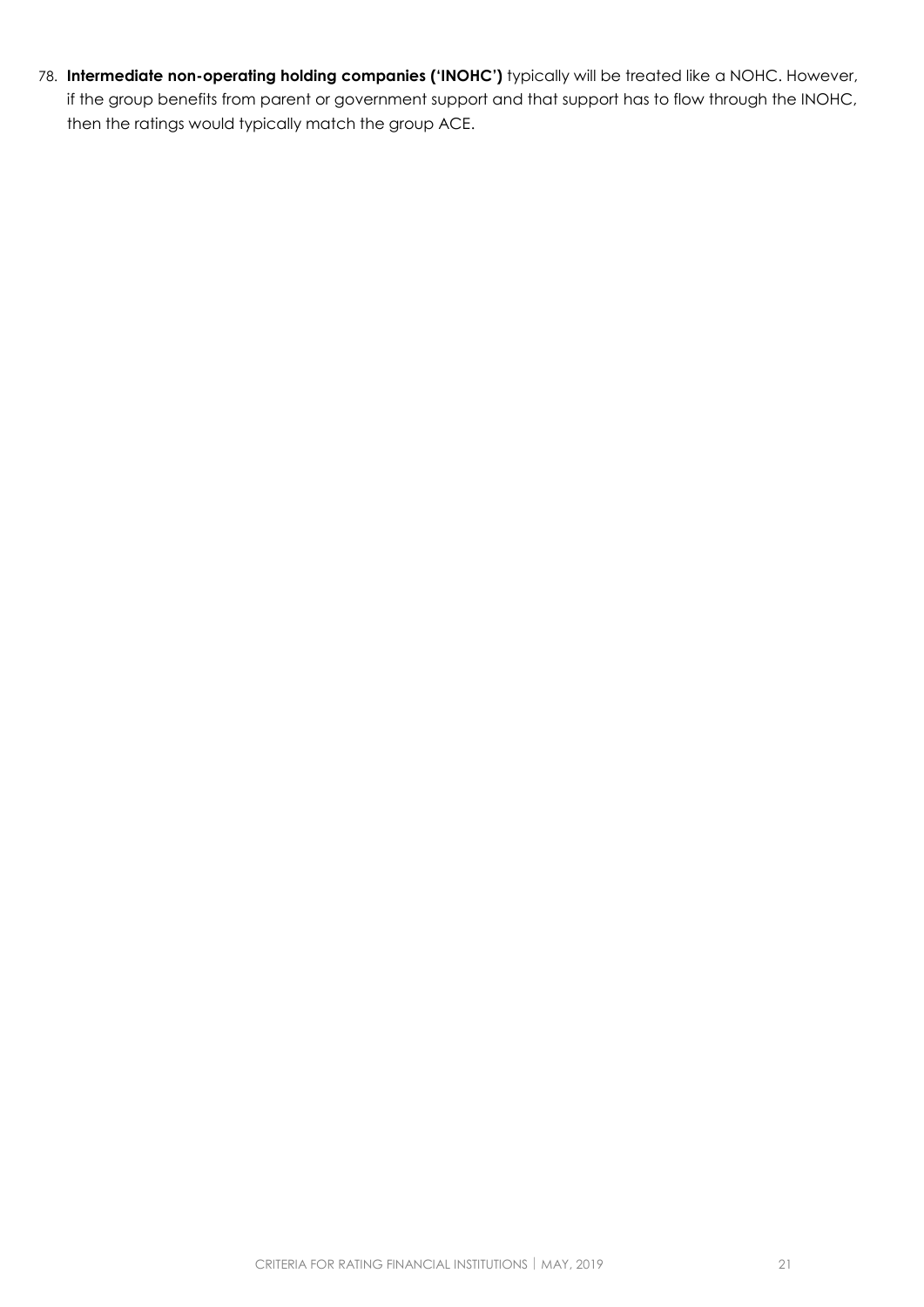# Rating Adjustment Factor 2: Instrument Rating(s)

79. The notching from the legal entity rating will depend on the nature of the instrument, whilst always respecting the credit hierarchy.

<span id="page-21-0"></span>

|                          | Table 8: Instrument ratings |                                                                                                                                                                                                                                                                                                                                                                                                                                                                                                                                                                                                     |  |  |  |  |  |
|--------------------------|-----------------------------|-----------------------------------------------------------------------------------------------------------------------------------------------------------------------------------------------------------------------------------------------------------------------------------------------------------------------------------------------------------------------------------------------------------------------------------------------------------------------------------------------------------------------------------------------------------------------------------------------------|--|--|--|--|--|
| <b>Debt Rating Types</b> | Notching                    | <b>Typical Characteristics</b>                                                                                                                                                                                                                                                                                                                                                                                                                                                                                                                                                                      |  |  |  |  |  |
| Preferred liabilities    | $+1$                        | Liabilities preferred by regulatory intervention or statutory protections, typically<br>for banks of systemic importance. Examples of these include but are not<br>restricted to insured deposits, collateralized notes, short-term obligations,<br>derivatives, employee benefits or exchange traded transactions. However,<br>these will change for every jurisdiction. Typically, we will notch up once (1x) for<br>such exposures as they rank higher in the credit hierarchy than senior unsecured<br>entities.                                                                                |  |  |  |  |  |
| Senior unsecured         | 0                           | Reflects the relevant legal entity rating on the financial institution issuing the<br>debt. GCR would typically exclude any potential government support uplift (if<br>applicable) if the bank is in a resolution market.                                                                                                                                                                                                                                                                                                                                                                           |  |  |  |  |  |
| Senior<br>subordinated   | $-1$                        | Contractually subordinated debt, potentially a regulatory tier two capital<br>instrument, but it typically will not have any discretionary/ mandatory/ statutory<br>nonpayment, conversion or write down clauses.                                                                                                                                                                                                                                                                                                                                                                                   |  |  |  |  |  |
| Junior<br>subordinated   | $-2$                        | Contractually subordinated debt, usually a regulatory tier two capital<br>instrument, likely to have a discretionary/ mandatory/ statutory nonpayment,<br>conversion or write down clauses that mean the instrument will take losses as the<br>financial institution remains a going concern.                                                                                                                                                                                                                                                                                                       |  |  |  |  |  |
| Hybrids (a)              | $-4$                        | Contractually subordinated debt, additional tier one capital instrument,<br>typically perpetual even if potentially callable by management after 5 years,<br>non-cumulative, likely to have a discretionary/ mandatory/ statutory non-<br>payment, conversion or write down clauses with trigger points that mean the<br>instrument will take losses as the financial institution remains a going concern.<br>GCR may choose to exclude the impact of sovereign or group support notches<br>to the starting point, if support is not expected to be forthcoming before losses<br>on the instrument. |  |  |  |  |  |
| Hybrids (b)              | -5 or more                  | All of Hybrids (a) plus the presence of capital / liquidity or rating triggers that<br>would mean the instrument could take losses on a going concern basis. GCR<br>would typically notch down according to the proximity of the trigger, whilst<br>respecting the credit hierarchy. Typically, GCR would remove any sovereign or<br>group support from the ratings on such notes.                                                                                                                                                                                                                  |  |  |  |  |  |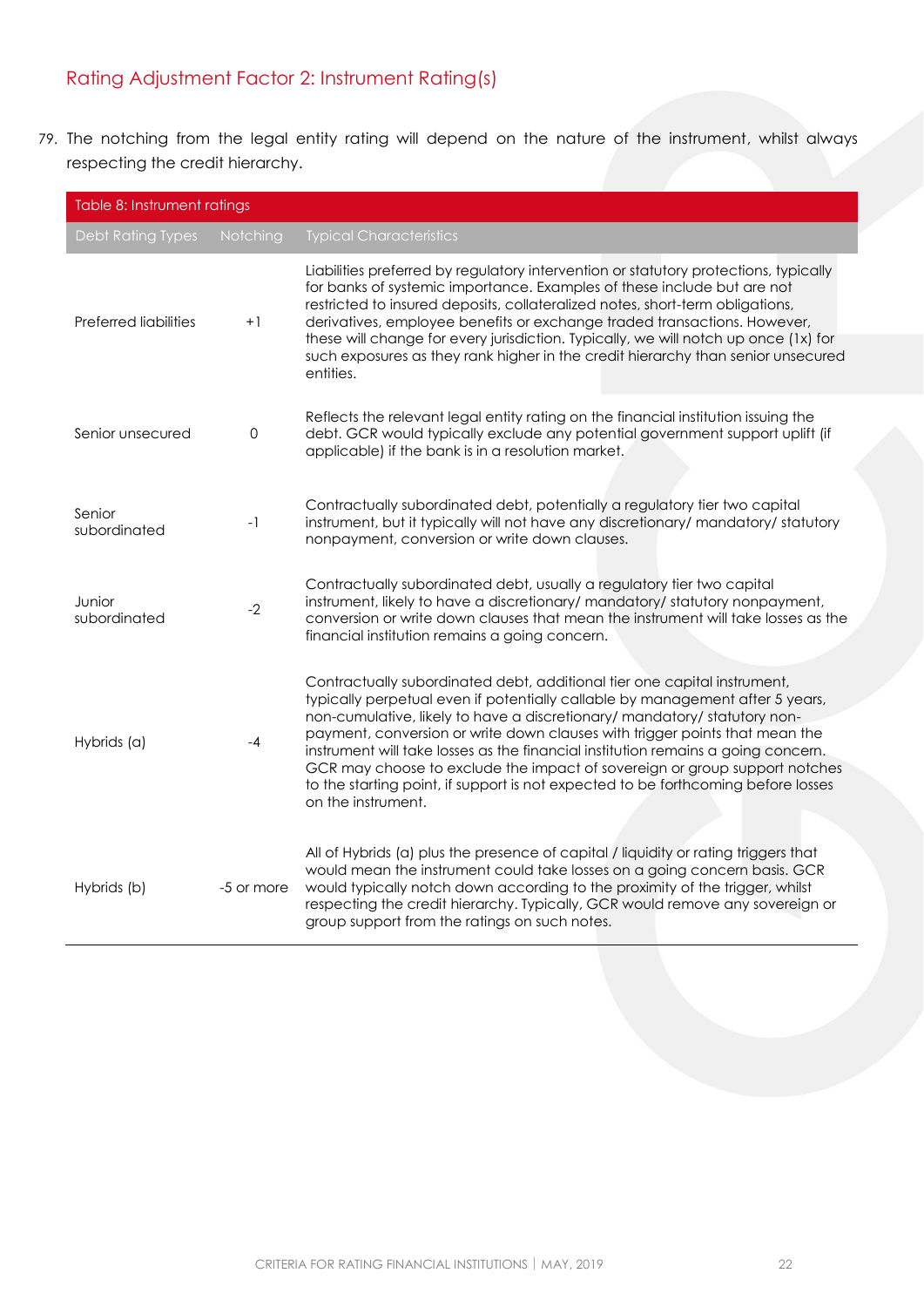## <span id="page-22-0"></span>**Appendix 1: Criteria differences for other non-bank financial Institutions**

- 84. **Scope:** GCR classify NBFIs to be under scope of this criteria and appendix, where balance sheet use and risks are the predominant consideration. They are often not deposit taking, but they do supply medium to long-term loans, they are typically not as prudentially regulated as banks. Liquidity typically relies on balance sheet assets, repayments and some elements of cash flow (but not to the same degree as financial service companies).
- 85. Country Risk Score: No Change
- 86. **Sector Risk Score**: GCR will typically make up to three (3) negative adjustments for non-bank financial institutions (NBFIs) in the sector risk score. This is because NBFIs may operate with specific structural disadvantages or could be exposed to greater risks or competitive pressures than banks operating in the same market. As a result, we can make negative adjustments if any of the following exist:
	- There is less prudential regulatory oversight for the NBFI than a commercial bank operating in the same country and/ or the NBFI has no access to the Central Bank funding mechanisms,
	- The NBFI is exposed to higher market conduct scrutiny or potentially sensitive to regulatory or legislative changes,
	- Access to market funding is typically weaker,
	- Replacement risk is very high or barriers to entry are lower than commercial banking.
- 87. Conversely, there may be a counteracting positive adjustment if the industry of the entity is prudentially regulated or has a protected or critical market infrastructure role or if the bank sector starting point is already very low.
- 88. **Company profile:** Alongside the factors listed above, GCR look at the customer diversification, usually by revenues or loans, to see if there is any additional counterparty / concentration risk. GCR also look at the stability, control and diversification of the entity's distribution channels. Negative elements would include (but not exclusively) a reliance on agents or other 3rd parties without very strong controls and long-term stable arrangements, a small or concentrated network or a high degree of price sensitive. Furthermore, if there is an element of additional regulatory or legislative risk for the entity, the business profile score may be lowered.
- 89. **Capital & Leverage:** Typically, for NBFI, GCR will replace the GCR Core capital ratio with a straightforward assessment of financial leverage (GCR Core capital to on and off-balance sheet assets excluding cash in hand). This is because NBFI entities are not usually regulated and some may not have the capacity to drive a risk-based capital adequacy measure, whilst for others it may not be appropriate to do so. Therefore, the section of regulatory forbearance may also not applicable, although covenants may work in a similar manner.
- 90. In some cases, the debt leverage (below; net debt to GCR capital) ratio can be used to ascertain the leverage position of a NBFI, especially if the company is financially weak or the funders have constricted the entity will leverage or debt service covenants. The decision-making process regarding whether GCR look at debt or financial leverage is done on a case by case basis, and may be subject to change as a company changes its balance sheet.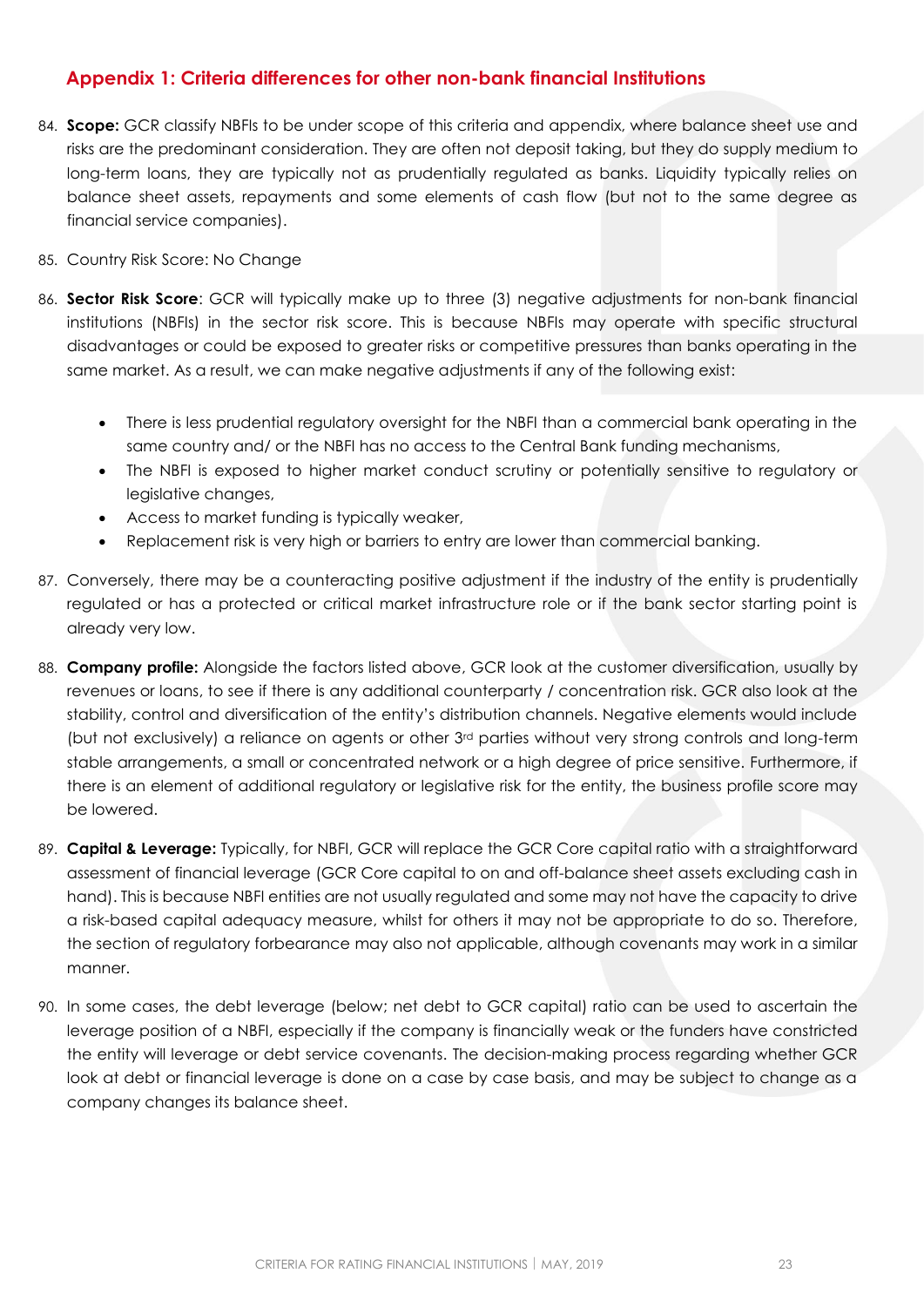| Table 9: Leverage |            |                                          |                                         |  |  |  |  |  |
|-------------------|------------|------------------------------------------|-----------------------------------------|--|--|--|--|--|
| Assessment        | Score      | Financial institutions Leverage<br>Ratio | Net Debt/ GCR total Capital<br>(equity) |  |  |  |  |  |
| Highest           | 3, 4       | $>20\%$                                  | $<$ $\frac{1}{x}$                       |  |  |  |  |  |
| High              | 2          | 15%-20%                                  | $1x-2.5x$                               |  |  |  |  |  |
| Intermediate      | $1, 0, -1$ | 5%-15%                                   | $2.5x$ to $5x$                          |  |  |  |  |  |
| Low               | $-2, -3$   | $3\% - 5\%$                              | $5x-7.5x$                               |  |  |  |  |  |
| Lowest            | $-4, -5$   | $<$ 3%                                   | < 5x                                    |  |  |  |  |  |

- 91. **Risk:** No change. However, the range of risks can be very diverse and non-obvious peers may exist. Therefore, GCR consider whether the risk undertaken is a strength or weakness to the creditworthiness of the entity. This will be detailed in full in the analysis.
- 92. **Funding Structure & Liquidity:** NBFIs often have a higher reliance on market funding, typically cannot take deposits nor do they have central bank access. As a result, the funding profile of NBFIs typically compare poorly to that of commercial banks and therefore the analysis will focus on the diversification (particularly of counterparty and type of debt) and length of market funding, unless there is significant external support.
- 93. Liquidity analysis for NBFIs are similar to bank analysis, if the entity holds liquid assets on balance sheet. If the loan book is a of short to medium term, with reliable cash flows, a degree of cash flow from operations and principal repayments maybe included in the liquidity analysis.
- 94. **External Support:** Parental or group support works in the same manner as the core criteria. However, government / donor support is only likely if the NBFI conducts an important policy or critical infrastructure role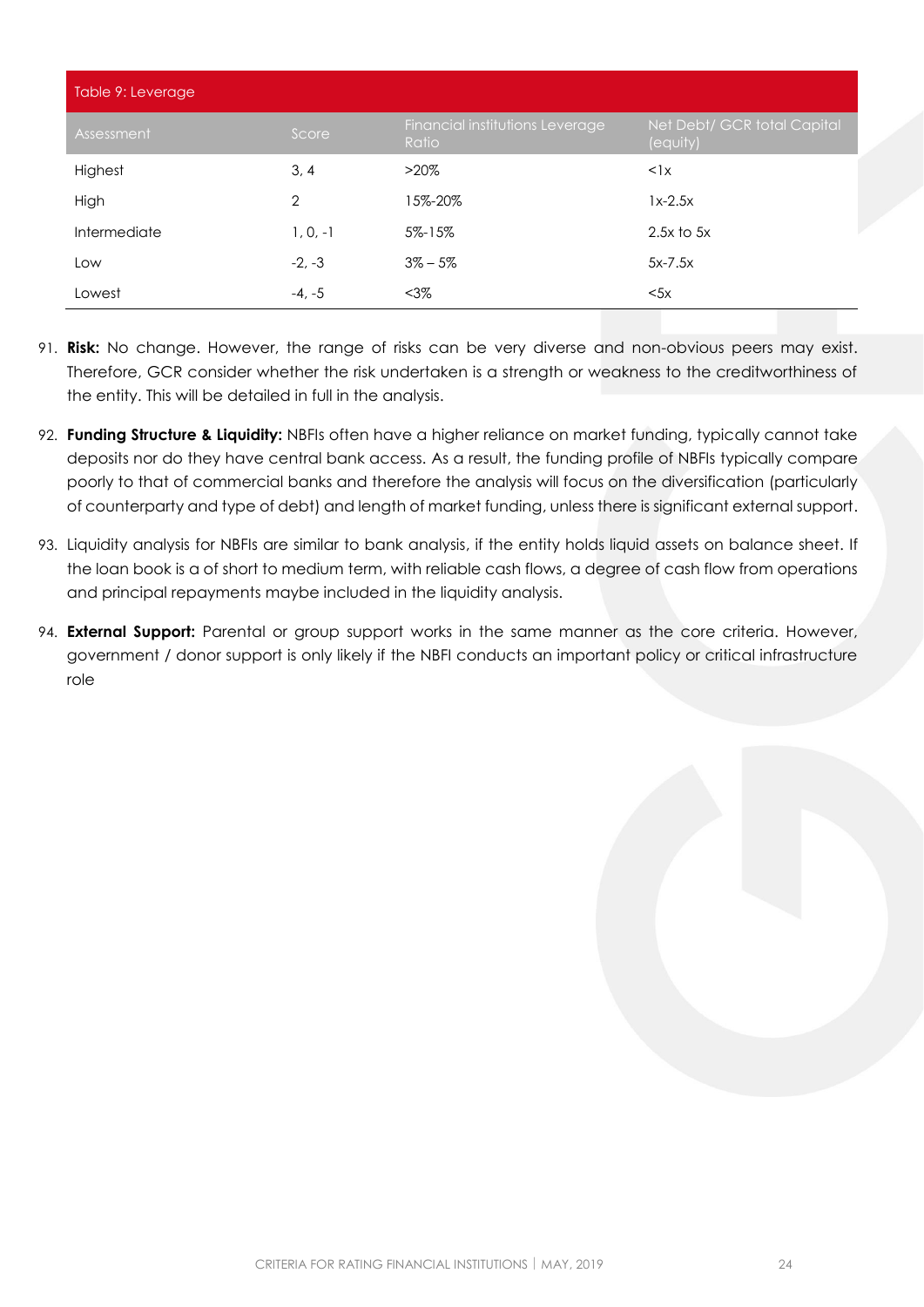#### **GLOSSARY OF TERMS/ACRONYMS USED IN THIS DOCUMENT AS PER GCR'S GLOSSARY**

| Accounting           | A process of recording, summarising, and allocating all items of income and expense of the company and analysing, verifying and<br>reporting the results.                                                                                                                                                                                                                                                                        |  |  |  |  |  |  |
|----------------------|----------------------------------------------------------------------------------------------------------------------------------------------------------------------------------------------------------------------------------------------------------------------------------------------------------------------------------------------------------------------------------------------------------------------------------|--|--|--|--|--|--|
|                      | An agreement where one party (agent) concludes a juristic act on behalf of the other (principal). The agent undertakes to                                                                                                                                                                                                                                                                                                        |  |  |  |  |  |  |
| Agent                | perform a task or mandate on behalf of the principal.                                                                                                                                                                                                                                                                                                                                                                            |  |  |  |  |  |  |
| Annuity              | A contract that provides a series of payments for a specified period of time which may or may not be contingent on the survival<br>of the annuitant.                                                                                                                                                                                                                                                                             |  |  |  |  |  |  |
| <b>Asset Quality</b> | Refers primarily to the credit quality of a bank's earning assets, the bulk of which comprises its loan portfolio, but will also<br>include its investment portfolio as well as off balance sheet items. Quality in this context means the degree to which the loans<br>that the bank has extended are performing (ie, being paid back in accordance with their terms) and the likelihood that they will<br>continue to perform. |  |  |  |  |  |  |
| Asset                | A resource with economic value that a company owns or controls with the expectation that it will provide future benefit.                                                                                                                                                                                                                                                                                                         |  |  |  |  |  |  |
| Assets               | A resource with economic value that a company owns or controls with the expectation that it will provide future benefit.                                                                                                                                                                                                                                                                                                         |  |  |  |  |  |  |
| <b>Balance Sheet</b> | Also known as Statement of Financial Position. A statement of a company's assets and liabilities provided for the benefit of<br>shareholders and regulators. It gives a snapshot at a specific point in time of the assets the company holds and how they have<br>been financed.                                                                                                                                                 |  |  |  |  |  |  |
| <b>Banking Book</b>  | Assets on a bank's balance sheet that are expected to be held to maturity. Banks are not required to mark these to market.<br>Unless there is reason to believe that the counterparty will default on its obligation, they are held at historical cost.                                                                                                                                                                          |  |  |  |  |  |  |
| <b>Basel I</b>       | Basel Committee regulations, which set out the minimum capital requirements of financial institutions with the goal of<br>minimising credit risk.                                                                                                                                                                                                                                                                                |  |  |  |  |  |  |
| Basel                | Basel Committee on Banking Supervision housed at the Bank for International Settlements.                                                                                                                                                                                                                                                                                                                                         |  |  |  |  |  |  |
| Benefits             | Financial reimbursement and other services provided to insureds by insurers under the terms of an insurance contract.                                                                                                                                                                                                                                                                                                            |  |  |  |  |  |  |
| Bond                 | A long term debt instrument issued by either a company, institution or the government to raise funds.                                                                                                                                                                                                                                                                                                                            |  |  |  |  |  |  |
| Borrower             | The party indebted or the person making repayments for its borrowings.                                                                                                                                                                                                                                                                                                                                                           |  |  |  |  |  |  |
| Callable             | A provision that allows an Issuer the right, not the obligation, to repurchase a security before its maturity at an agreed price.                                                                                                                                                                                                                                                                                                |  |  |  |  |  |  |
|                      | The seller has the obligation to sell the security if the call option holder exercises the option.                                                                                                                                                                                                                                                                                                                               |  |  |  |  |  |  |
| Capacity             | The largest amount of insurance available from a company. In a broader sense, it can refer to the largest amount of insurance<br>available in the marketplace.                                                                                                                                                                                                                                                                   |  |  |  |  |  |  |
| Capital Adequacy     | A measure of the adequacy of an entity's capital resources in relation to its risks.                                                                                                                                                                                                                                                                                                                                             |  |  |  |  |  |  |
| Capital Gain         | Profit realised on the sale of securities. An unrealised capital gain is an increase in the value of securities that have not been<br>sold.                                                                                                                                                                                                                                                                                      |  |  |  |  |  |  |
| Capital Gains        | An increase in the price of a capital asset or investment such as property, land or securities.                                                                                                                                                                                                                                                                                                                                  |  |  |  |  |  |  |
| Capital Markets      | The part of a financial system concerned with raising capital by dealing in shares, bonds, and other long-term debt securities.                                                                                                                                                                                                                                                                                                  |  |  |  |  |  |  |
| Capital              | The sum of money that is invested to generate proceeds.                                                                                                                                                                                                                                                                                                                                                                          |  |  |  |  |  |  |
| Capitalisation       | The provision of capital for a company, or the conversion of income or assets into capital.                                                                                                                                                                                                                                                                                                                                      |  |  |  |  |  |  |
| <b>Cash Flow</b>     | The inflow and outflow of cash and cash equivalents. Such flows arise from operating, investing and financing activities.                                                                                                                                                                                                                                                                                                        |  |  |  |  |  |  |
| Cash                 | Funds that can be readily spent or used to meet current obligations.                                                                                                                                                                                                                                                                                                                                                             |  |  |  |  |  |  |
| Claim                | 1. A request for payment of a loss, which may come under the terms of an insurance contract (insurance). 2. A formal request or<br>demand (corporate finance).                                                                                                                                                                                                                                                                   |  |  |  |  |  |  |
| Collateral           | Asset provided to a creditor as security for a loan or performance.                                                                                                                                                                                                                                                                                                                                                              |  |  |  |  |  |  |
| Commission           | A certain percentage of premiums produced that is received or paid out as compensation by an insurer.                                                                                                                                                                                                                                                                                                                            |  |  |  |  |  |  |
| Commodity            | Raw materials used in manufacturing industries or in the production of foodstuffs. These include metals, oil, grains and cereals,<br>soft commodities such as sugar, cocoa, coffee and tea, as well as vegetable oils.                                                                                                                                                                                                           |  |  |  |  |  |  |
| Concentrations       | A high degree of positive correlation between factors or excessive exposure to a single factor that share similar demographics or<br>financial instrument or specific sector or specific industry or specific markets.                                                                                                                                                                                                           |  |  |  |  |  |  |
| Conditions           | Provisions inserted in an insurance contract that qualify or place limitations on the insurer's promise to perform.                                                                                                                                                                                                                                                                                                              |  |  |  |  |  |  |
| Contract             | An agreement by which an insurer agrees, for a consideration, to provide benefits, reimburse losses or provide services for an<br>insured. A 'policy' is the written statement of the terms of the contract.                                                                                                                                                                                                                     |  |  |  |  |  |  |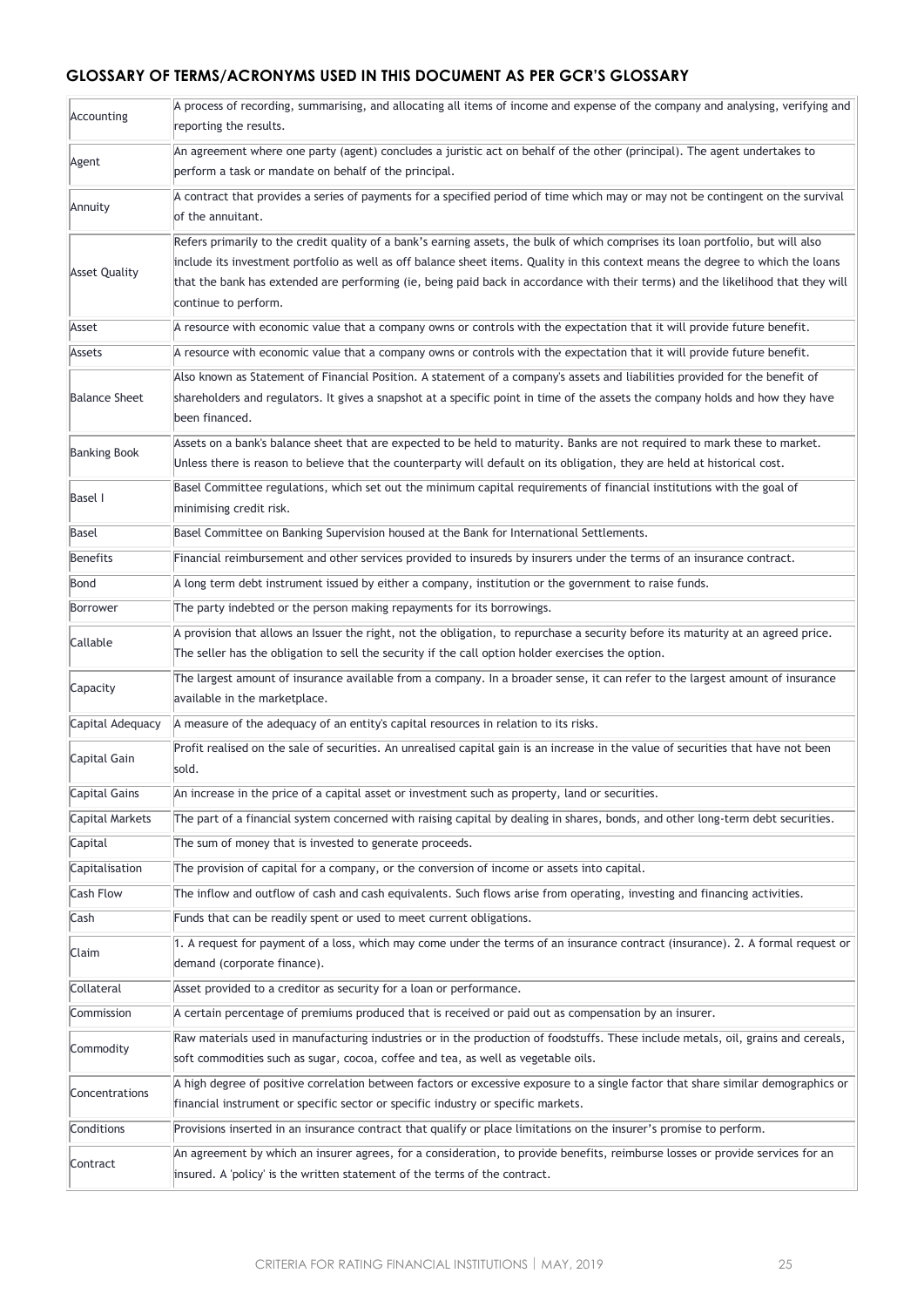| Country Risk             | The range of risks emerging from the political, legal, economic and social conditions of a country that have adverse<br>consequences affecting investors and creditors with exposure to the country, and may also include negative effects on financial<br>institutions and borrowers in the country.                                                                                                                                                |
|--------------------------|------------------------------------------------------------------------------------------------------------------------------------------------------------------------------------------------------------------------------------------------------------------------------------------------------------------------------------------------------------------------------------------------------------------------------------------------------|
| Covenant                 | A provision that is indicative of performance. Covenants are either positive or negative. Positive covenants are activities that the<br>borrower commits to, typically in its normal course of business. Negative covenants are certain limits and restrictions on the<br>borrowers' activities.                                                                                                                                                     |
| Coverage                 | The scope of the protection provided under a contract of insurance.                                                                                                                                                                                                                                                                                                                                                                                  |
| <b>Credit Rating</b>     | An opinion regarding the creditworthiness of an entity, a security or financial instrument, or an issuer of securities or financial<br>instruments, using an established and defined ranking system of rating categories.                                                                                                                                                                                                                            |
| <b>Credit Risk</b>       | The possibility that a bond issuer or any other borrowers (including debtors/creditors) will default and fail to pay<br>the principal and interest when due.                                                                                                                                                                                                                                                                                         |
| Credit                   | A contractual agreement in which a borrower receives something of value now, and agrees to repay the lender at some date in<br>the future, generally with interest. The term also refers to the borrowing capacity of an individual or company                                                                                                                                                                                                       |
| Creditor                 | A credit provider that is owed debt obligations by a debtor.                                                                                                                                                                                                                                                                                                                                                                                         |
| Creditworthiness         | An assessment of a debtor's ability to meet debt obligations.                                                                                                                                                                                                                                                                                                                                                                                        |
| <b>Currency Risk</b>     | The potential for losses arising from adverse movements in exchange rates.                                                                                                                                                                                                                                                                                                                                                                           |
| <b>Customer Deposit</b>  | Cash received in exchange for a service, including safekeeping, savings, investment, etc. Customer deposits are a liability in a<br>bank's books.                                                                                                                                                                                                                                                                                                    |
| Debt                     | An obligation to repay a sum of money. More specifically, it is funds passed from a creditor to a debtor in exchange<br>for interest and a commitment to repay the principal in full on a specified date or over a specified period.                                                                                                                                                                                                                 |
| Default Risk             | The probability or likelihood that a borrower or issuer will not meet its debt obligations. Credit Risk can further be separated<br>between current credit risk (immediate) and potential credit risk (deferred).                                                                                                                                                                                                                                    |
| Default                  | A default occurs when: 1.) The Borrower is unable to repay its debt obligations in full; 2.) A credit-loss event such as charge-off,<br>specific provision or distressed restructuring involving the forgiveness or postponement of obligations; 3.) The borrower is past<br>due more than X days on any debt obligations as defined in the transaction documents; 4.) The obligor has filed for bankruptcy<br>or similar protection from creditors. |
| Derivative               | A financial instrument that offers a return based on the return of another underlying asset.                                                                                                                                                                                                                                                                                                                                                         |
| Distribution<br>Channel  | The method utilised by the insurance company to sell its products to policyholders.                                                                                                                                                                                                                                                                                                                                                                  |
| Diversification          | Spreading risk by constructing a portfolio that contains different exposures whose returns are relatively uncorrelated. The term<br>also refers to companies which move into markets or products that bear little relation to ones they already operate in                                                                                                                                                                                           |
| Dividend                 | The portion of a company's after-tax earnings that is distributed to shareholders.                                                                                                                                                                                                                                                                                                                                                                   |
| Environment              | The surroundings or conditions in which an entity operates (Economic, Financial, Natural).                                                                                                                                                                                                                                                                                                                                                           |
| Equity Investment        | An instrument that signifies an ownership position of shares of stock in a company that is either listed or traded on a stock<br>exchange (also known as a counter) or are unlisted.                                                                                                                                                                                                                                                                 |
| Equity                   | Equity is the holding or stake that shareholders have in a company. Equity capital is raised by the issue of new shares or by<br>retaining profit.                                                                                                                                                                                                                                                                                                   |
| <b>Exchange Rate</b>     | The value of one country's currency expressed in terms of another.                                                                                                                                                                                                                                                                                                                                                                                   |
| <b>Expected Loss</b>     | Losses that a bank expects to bear over a certain period (generally a year). These losses are a consequence of doing business,<br>namely the bank's role as financial intermediary.                                                                                                                                                                                                                                                                  |
| Exposure                 | Exposure is the amount of risk the holder of an asset or security is faced with as a consequence of holding the security or asset.<br>For a company, its exposure may relate to a particular product class or customer grouping. Exposure may also arise from an<br>overreliance on one source of funding. In insurance, it refers to an indvdual or company's vulnerability to varous risks                                                         |
| Fair Value               | The fair value of a security, an asset or a company is the rational view of its worth. It may be different from cost or market<br>value.                                                                                                                                                                                                                                                                                                             |
| Financial<br>Flexibility | The company's ability to access additional sources of capital funding.                                                                                                                                                                                                                                                                                                                                                                               |
| Financial<br>Institution | An entity that focuses on dealing with financial transactions, such as investments, loans and deposits.                                                                                                                                                                                                                                                                                                                                              |
| <b>Financial Lease</b>   | A lease, where the risk and reward is transferred from the lessee to the lessor.                                                                                                                                                                                                                                                                                                                                                                     |
|                          | Financial Leverage The degree to which a company uses debt and equity in its capital structure.                                                                                                                                                                                                                                                                                                                                                      |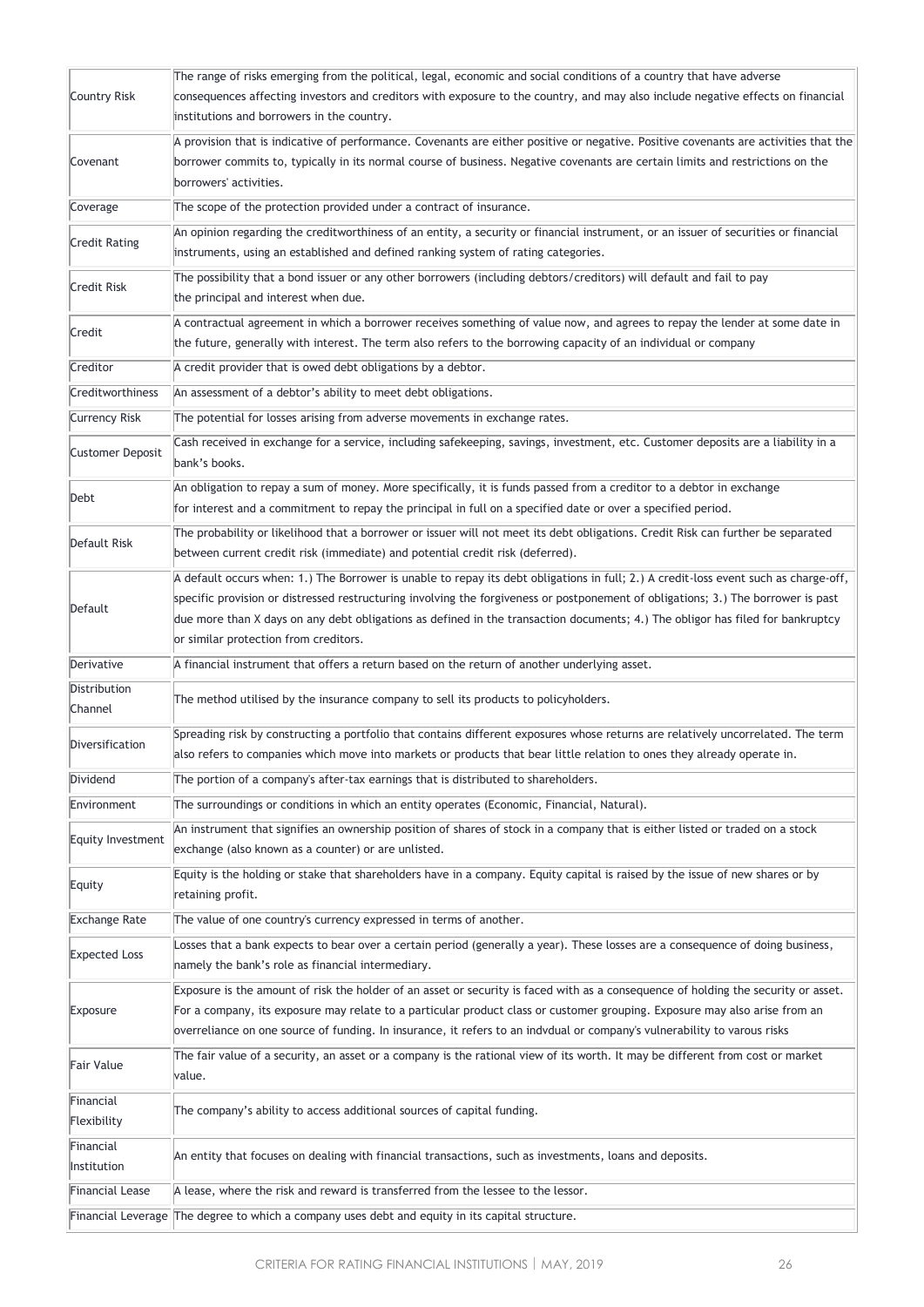| Fix                            | The setting of a currency or commodity price for trade at a future date.                                                                                                                                                                                          |
|--------------------------------|-------------------------------------------------------------------------------------------------------------------------------------------------------------------------------------------------------------------------------------------------------------------|
| <b>Fixed Assets</b>            | Assets of a company that will be used or held for longer than a year. They include tangible assets, such as land and equipment,                                                                                                                                   |
|                                | stake in subsidiaries and other investments, as well as intangible assets such as goodwill, information technology or a company's                                                                                                                                 |
|                                | logo and brand.                                                                                                                                                                                                                                                   |
| Forbearance                    | A temporary suspension of repayments, granted by a creditor to a debtor.                                                                                                                                                                                          |
| Forecast                       | A calculation or estimate of future financial events.                                                                                                                                                                                                             |
| Going Concern                  | An accounting convention that assumes a company will continue to exist and trade normally for the foreseeable future. In<br>practice this is likely to mean at least for the next 12 months.                                                                      |
| Haircut                        | The percentage by which the market value of an asset is reduced. The size of the haircut reflects the expected ease of selling<br>the asset and the likely reduction necessary to realised value relative to the fair value.                                      |
| Hybrid                         | A form of security that has characteristics of various types of transaction or product.                                                                                                                                                                           |
| Illiquid                       | Markets or financial instruments are described as being illiquid if there are few buyers and sellers. Assets may also be considered                                                                                                                               |
|                                | illiquid. It may be difficult, or even impossible, to find a reliable price for an illiquid security.                                                                                                                                                             |
|                                | Income Statement   A summary of all the expenditure and income of a company over a set period.                                                                                                                                                                    |
| Income                         | Money received, especially on a regular basis, for work or through investments.                                                                                                                                                                                   |
| Insurance                      | Provides protection against a possible eventuality.                                                                                                                                                                                                               |
| Interest Rate Risk             | The potential for losses or reduced income arising from adverse movements in interest rates.                                                                                                                                                                      |
| Interest Rate                  | The charge or the return on an asset or debt expressed as a percentage of the price or size of the asset or debt. It is usually<br>expressed on an annual basis.                                                                                                  |
|                                | Scheduled payments made to a creditor in return for the use of borrowed money. The size of the payments will be determined                                                                                                                                        |
| Interest                       | by the interest rate, the amount borrowed or principal and the duration of the loan.                                                                                                                                                                              |
| International Scale<br>Rating. | An opinion of creditworthiness relative to a global pool of issuers and issues.                                                                                                                                                                                   |
| <b>Investment Risk</b>         | The risk of a decline in the net realisable value of investment assets arising from adverse movements in market prices or factors                                                                                                                                 |
|                                | specific to the investment itself (eg, reputation and the quality of management).                                                                                                                                                                                 |
| <b>Issue Ratings</b>           | See GCR Rating Scales, Symbols and Definitions.                                                                                                                                                                                                                   |
| <b>Issuer Ratings</b>          | See GCR Rating Scales, Symbols and Definitions.                                                                                                                                                                                                                   |
| <b>Issuer</b>                  | The party indebted or the person making repayments for its borrowings.                                                                                                                                                                                            |
| Junior                         | A security that has a lower repayment priority than senior securities.                                                                                                                                                                                            |
| LC                             | An LC is a guarantee by a bank on behalf of a corporate customer that payment will be made if that entity cannot to meet its<br>obligations.                                                                                                                      |
| Lease                          | Conveyance of land, buildings, equipment or other assets from one person (lessor) to another (lessee) for a specific period of<br>time for monetary or other consideration, usually in the form of rent.                                                          |
| Lender                         | A credit provider that is owed debt obligations by a debtor.                                                                                                                                                                                                      |
| Leverage                       | With regard to corporate analysis, leverage (or gearing) refers to the extent to which a company is funded by debt.                                                                                                                                               |
| Liabilities                    | All financial claims, debts or potential losses incurred by an individual or an organisation.                                                                                                                                                                     |
| Liability                      | All financial claims, debts or potential losses incurred by an individual or an organisation.                                                                                                                                                                     |
| Liquid Assets                  | Assets, generally of a short term, that can be converted into cash.                                                                                                                                                                                               |
| Liquidation                    | Liquidation is the process by which a company is wound up and its assets distributed. It can be either compulsory or voluntary. It                                                                                                                                |
|                                | can also refer to the selling of securities or the closing out of a long or short market position.                                                                                                                                                                |
| Liquidity Risk                 | The risk that a company may not be able to meet its financial obligations or other operational cash requirements due to an<br>inability to timeously realise cash from its assets. Regarding securities, the risk that a financial instrument cannot be traded at |
|                                | its market price due to the size, structure or efficiency of the market.                                                                                                                                                                                          |
|                                | The speed at which assets can be converted to cash. It can also refer to the ability of a company to service its debt obligations                                                                                                                                 |
| Liquidity                      | due to the presence of liquid assets such as cash and its equivalents. Market liquidity refers to the ease with which a security can                                                                                                                              |
|                                | be bought or sold quickly and in large volumes without substantially affecting the market price.                                                                                                                                                                  |
| Loan To Value                  | Principal balance of a loan divided by the value of the property that it funds. LTVs can be computed as the loan balance to most                                                                                                                                  |
|                                | recent property market value, or relative to the original property market value.                                                                                                                                                                                  |
|                                | A sum of money borrowed by a debtor that is expected to be paid back with interest to the creditor. A debt instrument where                                                                                                                                       |
| Loan                           | immovable property is the collateral for the loan. A mortgage gives the lender a right to take possession of the property if the                                                                                                                                  |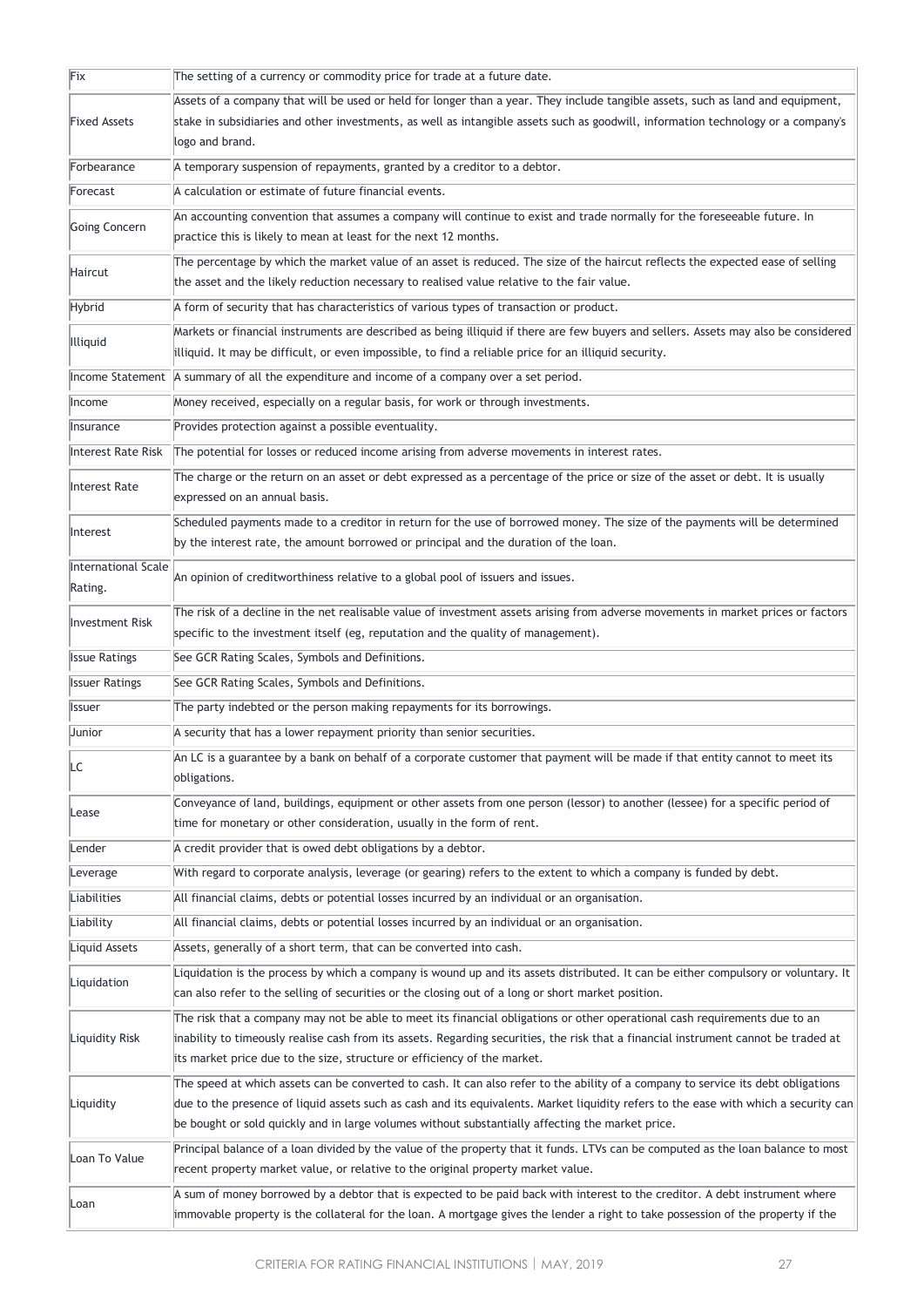|                          | borrower fails to repay the loan. Registration is a prerequisite for the existence of any mortgage loan. A mortgage can be                                                                                                                                                                                                                                                                             |
|--------------------------|--------------------------------------------------------------------------------------------------------------------------------------------------------------------------------------------------------------------------------------------------------------------------------------------------------------------------------------------------------------------------------------------------------|
|                          | registered over either a corporeal or incorporeal property, even if it does not belong to the mortgagee. Also called a Mortgage<br>bond.                                                                                                                                                                                                                                                               |
| Long-Term Rating         | A long term rating reflects an issuer's ability to meet its financial obligations over the following three to five year period,                                                                                                                                                                                                                                                                        |
|                          | including interest payments and debt redemptions. This encompasses an evaluation of the organisation's current financial<br>position, as well as how the position may change in the future with regard to meeting longer term financial obligations.                                                                                                                                                   |
| Long-Term                | Not current; ordinarily more than one year.                                                                                                                                                                                                                                                                                                                                                            |
| Loss Given Default       | This is an estimate of the amount of the exposure at default that will not be recovered. It also includes other costs such as legal<br>costs.                                                                                                                                                                                                                                                          |
| Loss                     | 1. A tangible or intangible, financial or non-financial loss of economic value. 2. The happening of the event for which insurance<br>pays (insurance).                                                                                                                                                                                                                                                 |
| Market Risk              | Volatility in the value of a security/asset due to movements in share prices, interest rates, currencies, commodities or wider<br>economic factors.                                                                                                                                                                                                                                                    |
| Market                   | An assessment of the property value, with the value being compared to similar properties in the area.                                                                                                                                                                                                                                                                                                  |
| <b>Monetary Policy</b>   | Measures taken by the central bank to influence the quantity of money or the rate of interest with a view to achieving stable<br>prices, full employment and economic growth.                                                                                                                                                                                                                          |
| National Scale<br>Rating | National scale ratings measure creditworthiness relative to issuers and issues within one country.                                                                                                                                                                                                                                                                                                     |
| Notching                 | A movement in ratings.                                                                                                                                                                                                                                                                                                                                                                                 |
| Obligation               | The title given to the legal relationship that exists between parties to an agreement when they acquire personal rights against<br>each other for entitlement to perform.                                                                                                                                                                                                                              |
| Obligor                  | The party indebted or the person making repayments for its borrowings.                                                                                                                                                                                                                                                                                                                                 |
| <b>Off Balance Sheet</b> | Off balance sheet items are assets or liabilities that are not shown on a company's balance sheet. They are usually referred to in<br>the notes to a company's accounts.                                                                                                                                                                                                                               |
| <b>Operational Risk</b>  | The risk of loss resulting from inadequate or failed internal processes, people or systems or from external events. This includes<br>legal risk, but excludes strategic risk and reputational risk.                                                                                                                                                                                                    |
| Option                   | An option gives the buyer or holder the right, but not the obligation, to buy or sell an underlying financial asset at a pre-<br>determined price.                                                                                                                                                                                                                                                     |
| Over The Counter         | An OTC market or trade is one conducted directly between dealers and principals rather than via an exchange.                                                                                                                                                                                                                                                                                           |
| Performing Loan          | A loan is said to be performing if the borrower is paying the interest on it on a timely basis.                                                                                                                                                                                                                                                                                                        |
| Performing               | An obligation that performs according to its contractual obligations.                                                                                                                                                                                                                                                                                                                                  |
| Policy                   | The legal document issued by the company to the policyholder, which outlines the conditions and terms of the insurance.                                                                                                                                                                                                                                                                                |
| Portfolio                | A collection of investments held by an individual investor or financial institution. They may include stocks,                                                                                                                                                                                                                                                                                          |
|                          | bonds, futures contracts, options, real estate investments or any item that the holder believes will retain its value.                                                                                                                                                                                                                                                                                 |
| Premium                  | The price of insurance protection for a specified risk for a specified period of time.                                                                                                                                                                                                                                                                                                                 |
| Pricing                  | A process of determining the price of a debt security.                                                                                                                                                                                                                                                                                                                                                 |
| Principal<br>Repayments  | Scheduled payments and prepayments.                                                                                                                                                                                                                                                                                                                                                                    |
| Principal                | The total amount borrowed or lent, e.g. the face value of a bond, excluding interest.                                                                                                                                                                                                                                                                                                                  |
| Private                  | An issuance of securities without market participation, however, with a select few investors. Placed on a private basis and not in<br>the open market.                                                                                                                                                                                                                                                 |
| Probability              | The likelihood or relative frequency of an event expressed in a number between zero and one. The throw of a die is an example.<br>The probability of throwing five is found by dividing the number of faces that have a five (1) by the total number of faces (6).<br>That is a probability of one-sixth or one divided by six, which is .17. See also Degree of Risk, Law of Large Numbers, and Odds. |
| Provision                | The amount set aside or deducted from operating income to cover expected or identified loan losses.                                                                                                                                                                                                                                                                                                    |
| <b>Real Estate</b>       | Property that consists of land and / or buildings.                                                                                                                                                                                                                                                                                                                                                     |
| Refinancing              | The issue of new debt to replace maturing debt. New debt may be provided by existing or new lenders, with a new set of terms<br>in place.                                                                                                                                                                                                                                                              |
|                          | Regulatory Capital The total of primary, secondary and tertiary capital.                                                                                                                                                                                                                                                                                                                               |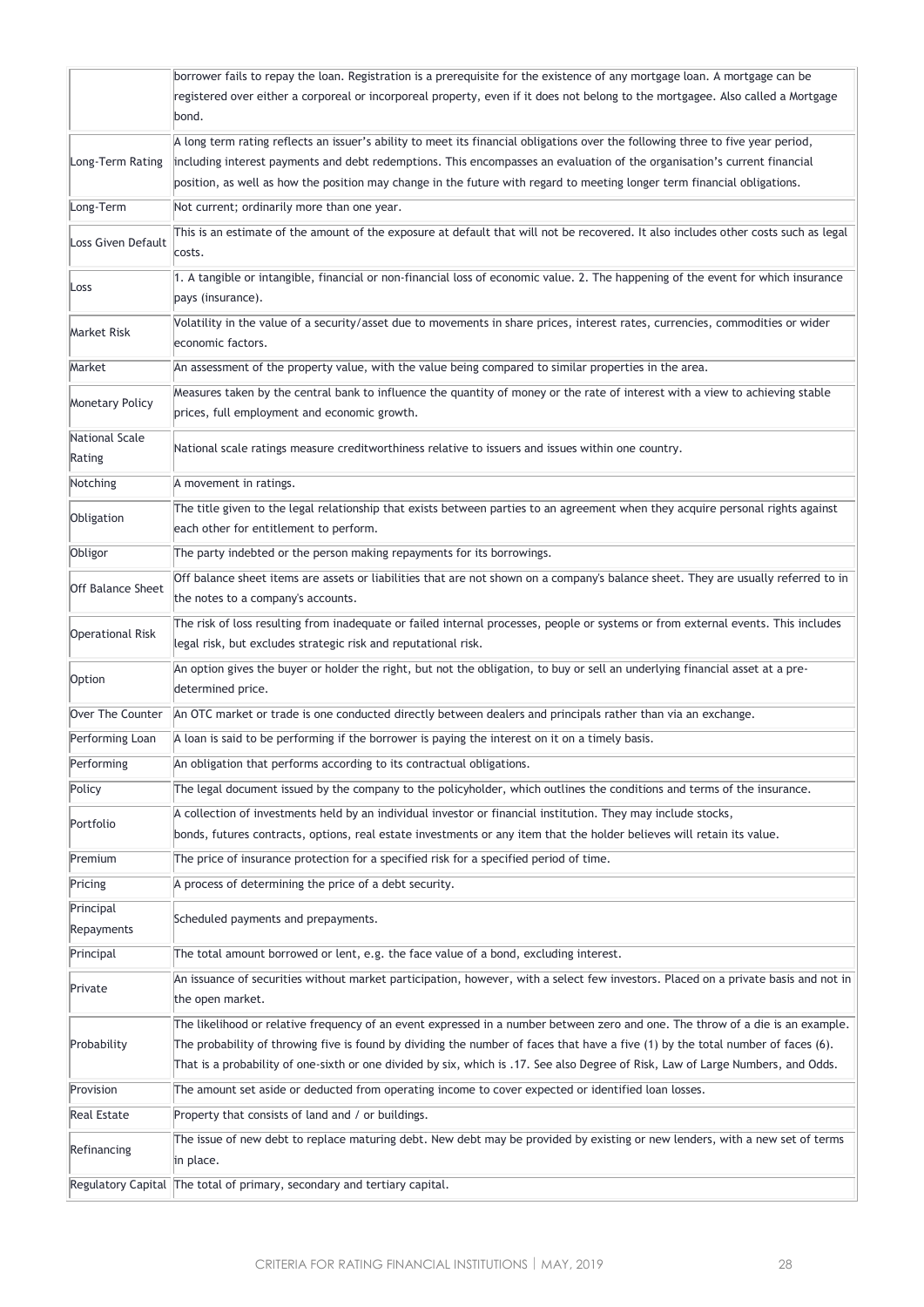| Repayment                | Payment made to honour obligations in regards to a credit agreement in the following credited order: 3.) Satisfy the due or                                                                               |
|--------------------------|-----------------------------------------------------------------------------------------------------------------------------------------------------------------------------------------------------------|
|                          | unpaid interest charges; 4.) Satisfy the due or unpaid fees or charges; and 5.) To reduce the amount of the principal debt.                                                                               |
| <b>Reputational Risk</b> | The risk of impairment of an entity's image in the community or the long-term trust placed in it by its shareholders as a result of                                                                       |
|                          | a variety of factors, such as performance, strategy execution, the ability to create shareholder value, or an activity, action or                                                                         |
|                          | stance taken by the entity.                                                                                                                                                                               |
|                          | $(1)$ An amount representing actual or potential liabilities kept by an insurer to cover debts to policyholders. $(2)$ An amount                                                                          |
| Reserve                  | allocated for a special purpose. Note that a reserve is usually a liability and not an extra fund. On occasion a reserve may be an                                                                        |
|                          | asset, such as a reserve for taxes not yet due.                                                                                                                                                           |
| Reserves                 | A portion of funds allocated for an eventuality.                                                                                                                                                          |
| Revaluation              | Formal upward or downward adjustment to assets such as property or plant and equipment.                                                                                                                   |
| Risk Management          | Process of identifying and monitoring business risks in a manner that offers a risk/return relationship that is acceptable to an                                                                          |
|                          | entity's operating philosophy.                                                                                                                                                                            |
| Risk                     | The chance of future uncertainty (i.e. deviation from expected earnings or an expected outcome) that will have an impact on                                                                               |
|                          | objectives.                                                                                                                                                                                               |
| Seasoning                | The age of an asset, the time period passed since origination.                                                                                                                                            |
| Securities               | Various instruments used in the capital market to raise funds.                                                                                                                                            |
| Securitisation           | A process of repackaging portfolios of cash-flow producing financial instruments into securities for sale to third parties.                                                                               |
| Senior                   | A security that has a higher repayment priority than junior securities.                                                                                                                                   |
| Shareholder              | An individual, entity or financial institution that holds shares or stock in an organisation or company.                                                                                                  |
| Short Term               | Current; ordinarily less than one year.                                                                                                                                                                   |
| Sovereign Risk           | The risk of default by the government of a country on its obligations.                                                                                                                                    |
| Spread                   | The interest rate that is paid in addition to the reference rate for debt securities.                                                                                                                     |
| Statutory                | Required by or having to do with law or statute.                                                                                                                                                          |
|                          | Subordinated Debt Debt that in the event of a default is repaid only after senior obligations have been repaid. It is higher risk than senior debt.                                                       |
| Surveillance             | Process of monitoring a transaction according to triggers, covenants and key performance indicators.                                                                                                      |
| Systemic Risk            | Risk of failures within the financial system that relate to settlement, payment or a default of a financial institution.                                                                                  |
| Term Deposit             | A savings account held for a fixed term. Also called a time deposit. Generally, there are penalties for early withdrawal.                                                                                 |
| <b>Total Capital</b>     | The sum of owner's equity and admissible supplementary capital.                                                                                                                                           |
|                          | This comprises positions in financial instruments and commodities, including derivative products and other off-balance-sheet                                                                              |
| <b>Trading Book</b>      | instruments that are held with trading intent or to hedge other elements of the trading book. It includes financial instruments                                                                           |
|                          | and commodities that: are held for short-term resale; or are held with the intention of benefiting from price variations; or arise                                                                        |
|                          | from broking and market making; or are held to hedge other elements of the trading book.                                                                                                                  |
| Transaction              | A transaction that enables an Issuer to issue debt securities in the capital markets. A debt issuance programme that allows an                                                                            |
|                          | Issuer the continued and flexible issuance of several types of securities in accordance with the programme terms and conditions.                                                                          |
| Underwriting             | The process of selecting risks and classifying them according to their degrees of insurability so that the appropriate rates may be                                                                       |
|                          | assigned. The process also includes rejection of those risks that do not qualify.                                                                                                                         |
| <b>Unsecured Claim</b>   | Debt securities that have no collateral.                                                                                                                                                                  |
| Upstream                 | A term referring to the exploration and extraction of a commodity, in contrast with the downstream manufacturing and<br>processing.                                                                       |
| Valuation                | An assessment of the property value, with the value being compared to similar properties in the area.                                                                                                     |
|                          | An average resulting from the multiplication of each component by a factor reflecting its importance or, relative size to a pool                                                                          |
| <b>Weighted Average</b>  | of assets or liabilities.                                                                                                                                                                                 |
| Weighted                 | The weight that a single obligation has in relation to the aggregated pool of obligations. For example, a single mortgage principal<br>balance divided by the aggregated mortgage pool principal balance. |
|                          |                                                                                                                                                                                                           |